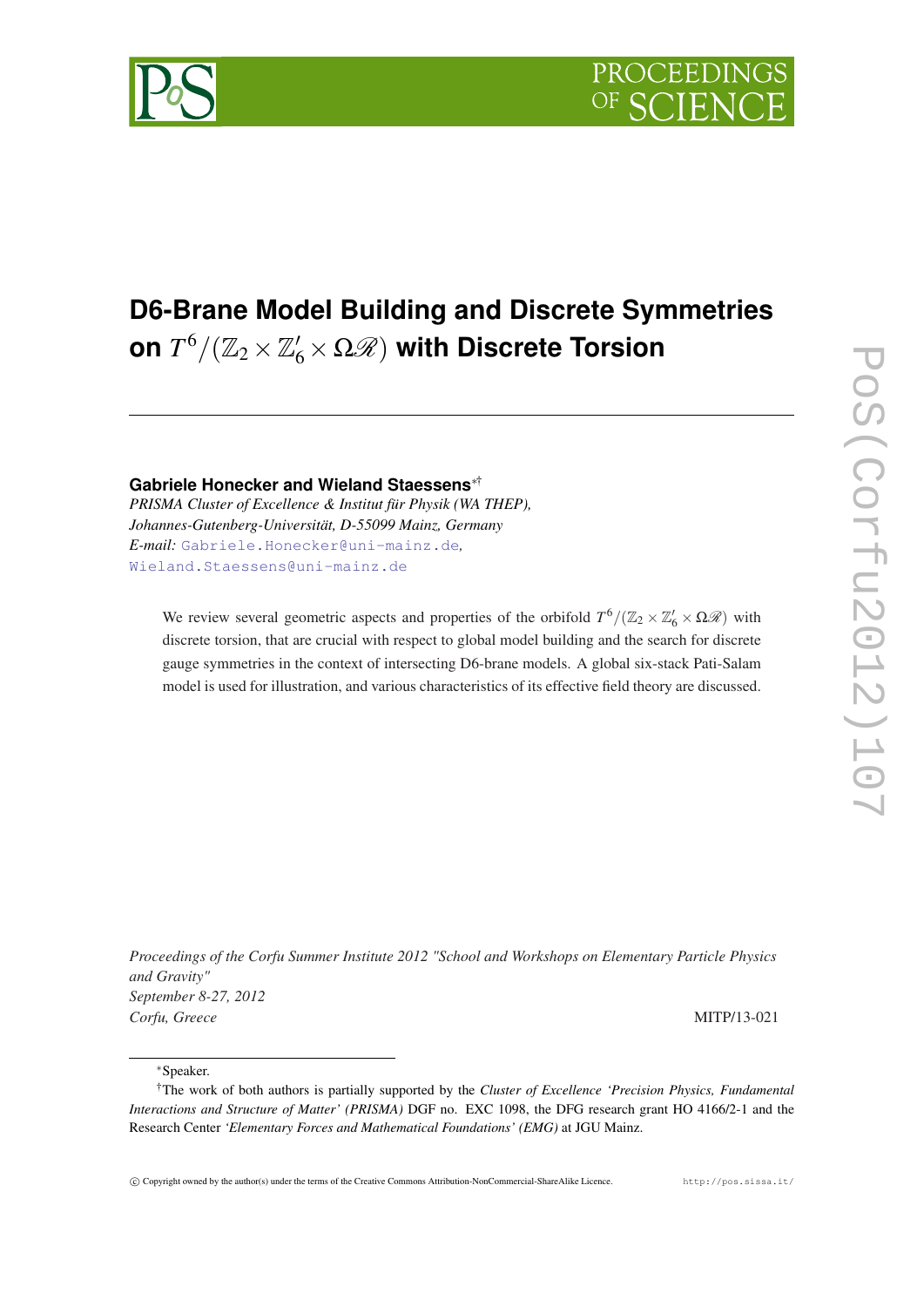#### 1. Introduction

Intersecting D6-brane models on Calabi-Yau orientifolds offer a nice geometric picture, in which the chiral spectrum and gauge interactions of the Standard Model consistently coexist with quantum gravity and yield an  $\mathcal{N} = 1$  supersymmetric effective four-dimensional theory, see e.g. [1]. While stacks of identical D6-branes provide for the gauge interactions, matter arises as chiral multiplets at the intersection points of the three-cycles wrapped by the D6-branes along the six compact dimensions. Toroidal orbifolds offer excellent backgrounds to construct phenomenologically appealing consistent models, see e.g. [2], with a well-developed understanding of the perturbative characteristics of the effective four-dimensional field theory, see e.g. [3].

For the simplest toroidal orbifolds, the D6-brane stacks come automatically with matter multiplets in the adjoint representation of the  $SU(N)$  gauge group, encompassing the position and Wilson line moduli of the D6-branes along the compact directions. The more intricate toroidal orbifold  $T^6/(\mathbb{Z}_2 \times \mathbb{Z}_6')$  with discrete torsion contains a  $\mathbb{Z}_2 \times \mathbb{Z}_2$  subsymmetry allowing to project out this type of adjoint matter completely. As the D6-branes are stuck at the  $\mathbb{Z}_2 \times \mathbb{Z}_2$  fixed points, the gauge group can no longer be spontaneously broken by displacing the D6-branes continuously along one of compact directions [4, 5]. The appearance of so-called 'rigid' three-cycles entices to search for globally defined D6-brane models on  $T^6/(\mathbb{Z}_2 \times \mathbb{Z}'_6)$  with discrete torsion providing for a chiral spectrum and gauge interactions as in the MSSM or GUTs [6].

In the MSSM discrete symmetries, such as R-parity, are invoked in order to forbid couplings leading to a large proton decay rate [7]. In the context of intersecting D6-brane models such discrete  $\mathbb{Z}_n$  symmetries are of stringy origin [8–10], as they arise from  $U(1)$  gauge factors acquiring a string scale Stückelberg mass by virtue of the generalized Green-Schwarz-mechanism. Interestingly, discrete  $\mathbb{Z}_n$  symmetries with a gauge origin are left unbroken by non-perturbative effects, like D-brane instantons [11], and therefore present perfect elements to constrain the non-perturbative sector of the theory.

In these proceedings, we review the geometric properties of the orientifold  $T^6/(\mathbb{Z}_2 \times \mathbb{Z}_6' \times$  $\Omega$ *R*) with discrete torsion and briefly discuss the pairwise identification of the a priori four different lattice configurations, by which the number of backgrounds to construct global models with large hidden gauge groups is significantly reduced. We summarize the procedure to search for discrete  $\mathbb{Z}_n$  symmetries on this orbifold, for which the classification of rigid three-cycles with an enhanced  $USp(2N)$  or  $SO(2N)$  gauge group is required. These formal aspects of the orbifold are clarified by an elaborate analysis of an explicit global six-stack Pati-Salam model.

## 2. Geometric properties of  $T^6/(\mathbb{Z}_2\times \mathbb{Z}_6'\times \Omega{\mathscr R})$

The orbifold  $T^6/(\mathbb{Z}_2 \times \mathbb{Z}_6')$  is constructed as a factorisable six-torus, for which the complex coordinates  $z^k$  of each two-torus  $T^2_{(k=1,2,3)}$  are identified under the  $\mathbb{Z}_2 \times \mathbb{Z}_6'$  action:

$$
\theta^m \omega^n : z^k \to e^{2\pi i (mv_k + nw'_k)} z^k \qquad \text{with} \qquad \vec{v} = \frac{1}{2}(1, -1, 0), \qquad \vec{w}' = \frac{1}{6}(-2, 1, 1). \tag{2.1}
$$

The cristallographic action of the  $\mathbb{Z}_6'$  generator  $\omega$  freezes the complex structure modulus for each two-torus, forcing each two-torus to take the shape of an *SU*(3) root lattice. The orbifold group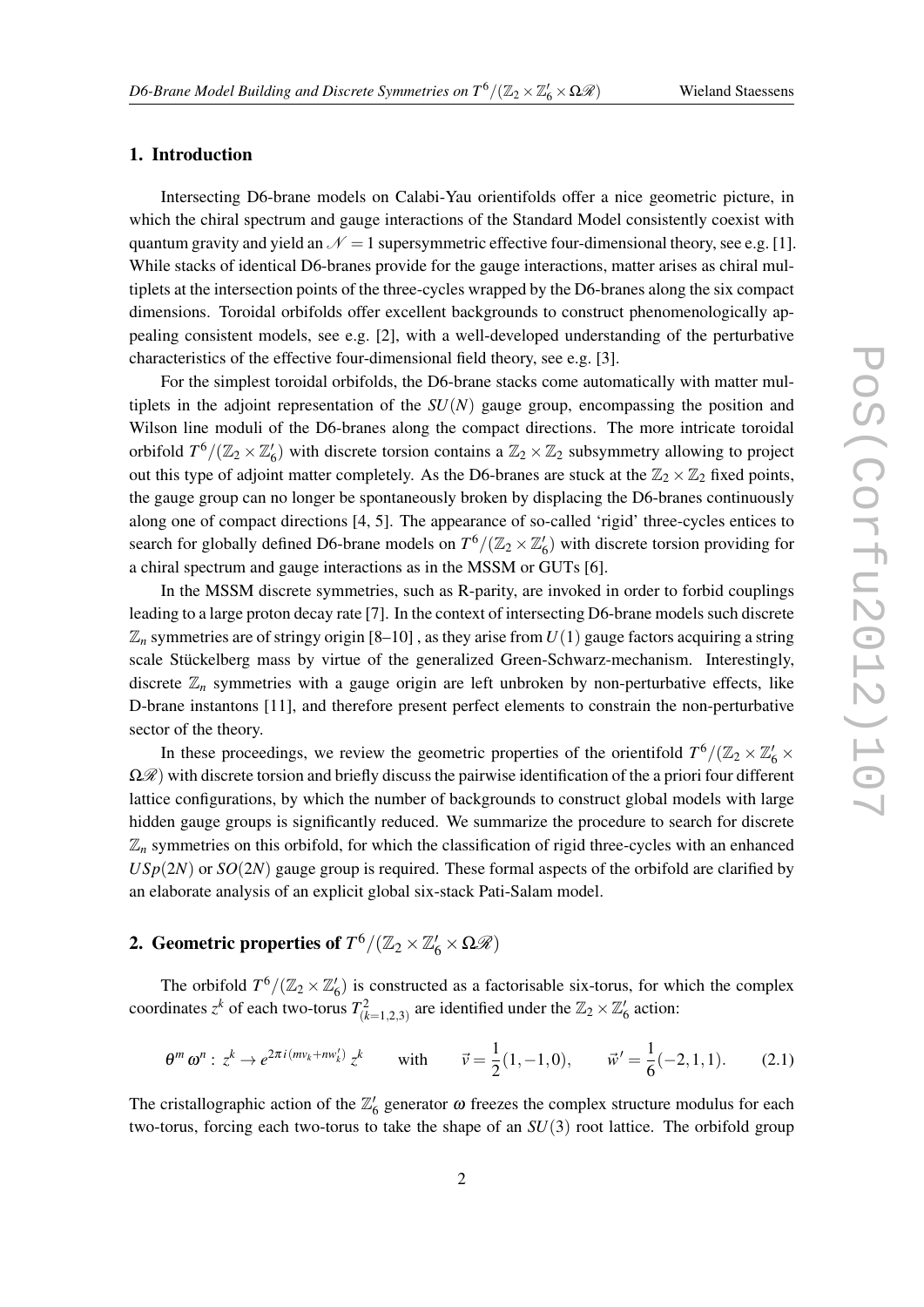<span id="page-2-0"></span> $\mathbb{Z}_2 \times \mathbb{Z}_6'$  contains one  $\mathbb{Z}_3$  subgroup and three equivalent  $\mathbb{Z}_2^{(k)}$  $2^{(k)}$  subgroups with 16 fixed points each along the four-tori  $T_{(i)}^2 \times T_{(j)}^2 \equiv T_{(k)}^4$  and the invariant two-torus  $T_{(k)}^2$  under  $\mathbb{Z}_2^{(k)}$  $a_2^{(k)}$ , with  $(k, i, j)$  a cyclic permutation of (1,2,3). Furthermore, the generator of  $\mathbb{Z}_2$  can act with a phase factor  $\eta = \pm 1$  on the  $\mathbb{Z}'_6$  twisted sector and vice versa. The non-trivial choice  $\eta = -1$ , so called 'with discrete torsion', will be assumed for the remainder of the article.

For model building purposes in Type IIA string theory, the point group of the orbifold has to be accompanied by an orientifold projection  $\Omega\mathcal{R}$  consisting of the worldsheet parity  $\Omega$  and an antiholomorphic involution  $\mathscr{R}:\zeta^k\to\bar{\zeta}^k$ . The hexagonal shape of the two-torus lattice only allows two possible orientations (A and B) for the symmetry axis of  $\mathcal{R}$ , as depicted in figure 1. The geometric indistinguishability of the three two-tori then leads to four inequivalent lattice configurations: AAA, AAB, ABB and BBB [5].



Figure 1:  $SU(3)$  lattice for a two-torus  $T^2_{(i),i \in \{1,2,3\}}$  in the factorisable  $T^6/(\mathbb{Z}_2 \times \mathbb{Z}_6')$  orbifold:  $\mathbb{Z}_3$  fixed points are indicated in blue,  $\mathbb{Z}_2$  fixed points {1,4,5,6} in red. The symmetry axis of the anti-holomorphic involution  $\mathcal R$  can lie along the one-cycle  $\pi_{2i-1}$  (A lattice) or along the one-cycle  $\pi_{2i-1} + \pi_{2i}$  (**B** lattice).

For each lattice configuration, the orientifold O6-planes fall into four different orbits under the  $\mathbb{Z}_6'$  action, labeled as  $\Omega \mathscr{R}$  and  $\Omega \mathscr{R} \mathbb{Z}_2^{(k), k \in \{1,2,3\}}$  $2^{k}$ ,  $k \in \{1,2,3\}$ , respectively. Worldsheet consistency links the discrete torsion phase  $\eta$  to the sign of the RR-charges of the O6-planes  $(\eta_{\Omega\mathcal{R}}, \eta_{\Omega\mathcal{R}\mathbb{Z}_2^{(k)}})$ :

$$
\eta = \eta_{\Omega \mathcal{R}} \prod_{k=1}^{3} \eta_{\Omega \mathcal{R} \mathbb{Z}_2^{(k)}},\tag{2.2}
$$

implying that one of the O6-planes has to be an exotic O6-plane with negative RR charge for orbifolds with discrete torsion ( $n = -1$ ).

Supersymmetric D6-branes on this background fill the four-dimensional Minkowski spacetime and wrap fractional three-cycles satisfying the special Langrangian conditions. The fractional three-cycles are constructed as linear combinations of bulk and exceptional three-cycles at  $\mathbb{Z}_2^{(i)}$  $\overline{c}$ fixed points:

$$
\Pi_a^{\text{frac}} \equiv \frac{1}{4} \left( \Pi_a^{\text{bulk}} + \sum_{i=1}^3 \Pi_a^{\mathbb{Z}_2^{(i)}} \right). \tag{2.3}
$$

The bulk three-cycles are inherited from the underlying factorisable six-torus and are decomposable in terms of  $b_3^{\text{bulk}} = 2 + 2h_{21}^U = 2$  orbifold-invariant factorisable three-cycles:

$$
\rho_1 = 4(1 + \omega + \omega^2) \pi_{135}, \qquad \rho_2 = 4(1 + \omega + \omega^2) \pi_{136}, \qquad (2.4)
$$

with intersection number

$$
\rho_1 \circ \rho_2 = 4. \tag{2.5}
$$

Hence a bulk three-cycle is expressed as

$$
\Pi_a^{\text{bulk}} = X_a \rho_1 + Y_a \rho_2,\tag{2.6}
$$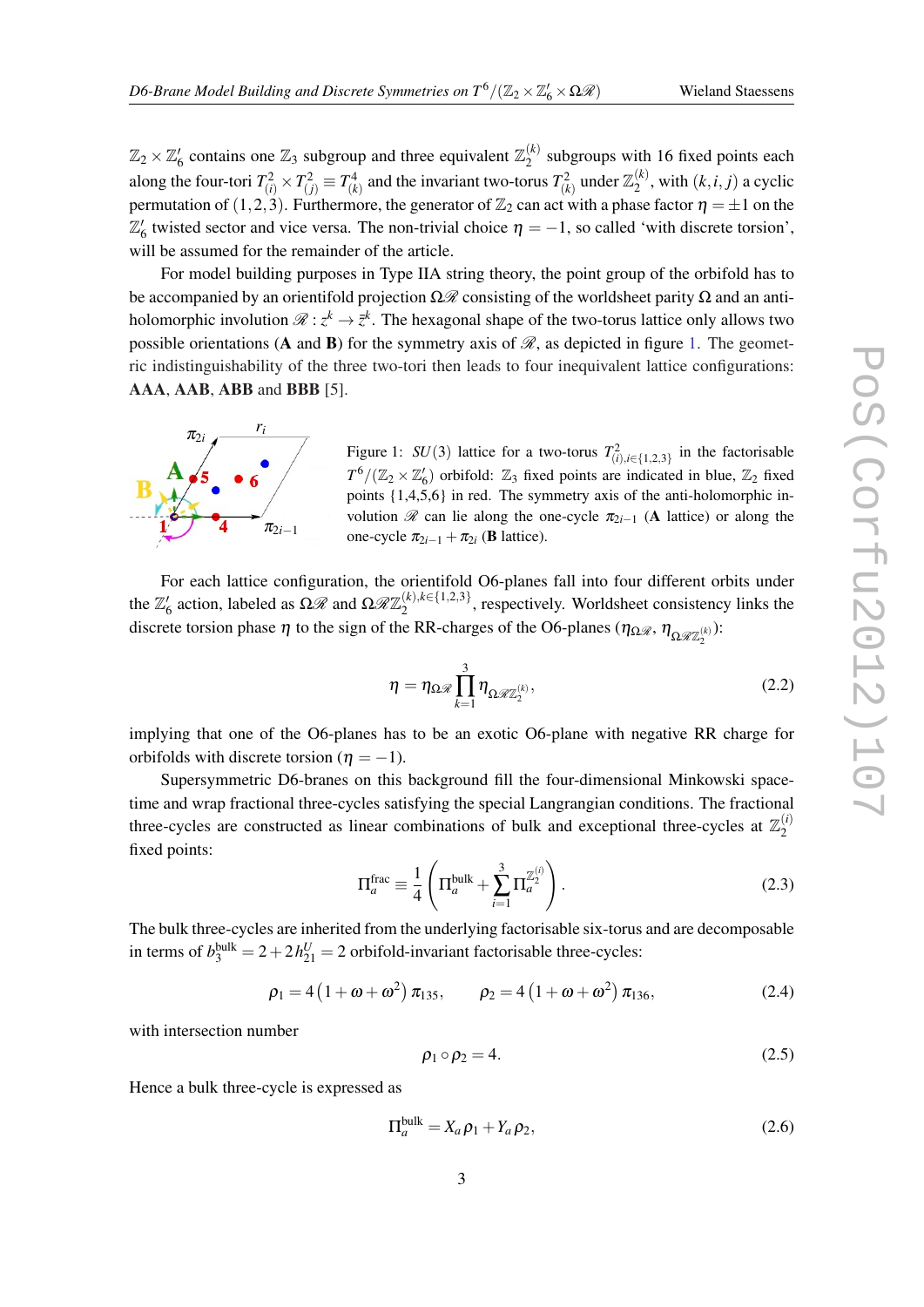<span id="page-3-0"></span>with the bulk wrapping numbers  $(X_a, Y_a)$  defined in terms of the toroidal wrapping numbers  $(n_a^i, m_a^i)_{i=1,2,3}$ :

$$
X_a \equiv n_a^1 n_a^2 n_a^3 - m_a^1 m_a^2 m_a^3 - \sum_{i \neq j \neq k \neq i} n_a^i m_a^j m_a^k, \qquad Y_a \equiv \sum_{i \neq j \neq k \neq i} \left( n_a^i n_a^j m_a^k + n_a^i m_a^j m_a^k \right). \tag{2.7}
$$

An exceptional three-cycle corresponds to the orbifold-invariant product of an exceptional divisor  $e_{xy}^{(k)}$  stuck at the  $\mathbb{Z}_2^{(k)}$  $T_2^{(k)}$  fixed points *xy* ∈  $T_{(i)}^2 \times T_{(j)}^2$  ≡  $T_{(k)}^4$  (with *x*, *y* ∈ {1,4,5,6}) with a toroidal onecycle along the invariant two-torus  $T_{(k)}^2$ . For each  $\mathbb{Z}_2^{(k)}$  $\frac{1}{2}^{(k)}$  twisted sector, a basis of ten  $\mathbb{Z}'_6$ -invariant exceptional three-cycles  $(\varepsilon_\alpha^{(k)}, \tilde{\varepsilon}_\alpha^{(k)})_{\alpha \in \{1, \dots, 5\}}$  is introduced:

$$
\varepsilon_{\alpha}^{(k)} = 2(1+\omega+\omega^2)[e_{xy}^{(k)} \otimes \pi_{2k-1}], \qquad \tilde{\varepsilon}_{\alpha}^{(k)} = 2(1+\omega+\omega^2)[e_{xy}^{(k)} \otimes \pi_{2k}]. \qquad (2.8)
$$

The intersection form for the orbifold-invariant exceptional three-cycles reads

$$
\varepsilon_{\alpha}^{(k)} \circ \tilde{\varepsilon}_{\beta}^{(l)} = -4 \delta^{kl} \delta_{\alpha\beta}.
$$
 (2.9)

A generic exceptional three-cycle  $\Pi_a^{\mathbb{Z}_2^{(k)}}$  in the  $\mathbb{Z}_2^{(k)}$  $\chi^{(k)}_2$  twisted sector can then be expressed in terms of the exceptional three-cycle basis as

$$
\Pi_{a}^{\mathbb{Z}_{2}^{(k)}} = \sum_{\alpha=1}^{5} \left[ x_{\alpha,a}^{(k)} \, \varepsilon_{\alpha}^{(k)} + y_{\alpha,a}^{(k)} \, \tilde{\varepsilon}_{\alpha}^{(k)} \right],\tag{2.10}
$$

where the exceptional wrapping numbers  $(x_{\alpha,a}^{(k)}, y_{\alpha,a}^{(k)})$  depend on the torus wrapping numbers, the  $\mathbb{Z}_2^{(k)}$  $\sigma_a^{(k)}$  eigenvalue<sup>1</sup>  $(-1)^{\frac{\mathbb{Z}_2^{(k)}}{a}}$ , the discrete displacements  $(\sigma_a^i, \sigma_a^j)$  and the discrete Wilson lines  $(\tau_a^i, \tau_a^j)$ along the four-torus  $T_{(i)}^2 \times T_{(j)}^2$ . Figure 2 schematically displays the geometric meaning of the discrete parameters. The construction of an exceptional three-cycle  $\Pi_a^{\mathbb{Z}_2^{(k)}}$  for a given bulk three-cycle is done by using table [1](#page-4-0), once it is clear from the toroidal wrapping numbers  $(n_a^i, m_a^i)$  and displacements  $(\sigma_a^i, \sigma_a^j)$  which fixed points are traversed by the bulk three-cycle. More details about the construction procedure of supersymmetric fractional three-cycles are given in [5] and [6].



Figure 2: Discrete parameters describing the location of a fractional cycle on a two-torus  $T^2(i)$ : the displacement  $\sigma^i_a \in \{0, 1\}$  indicates whether the bulk cycle passes through the origin or is shifted from it by half a lattice vector; the parameter  $\tau_a^{Z_2^{(k)}} \in \{0,1\}$  can be viewed as whether the exceptional part of the fractional cycle encircles the first fixed point clockwise or counter-clockwise; the discrete Wilson line  $\tau_a^i \in \{0, 1\}$  then indicates whether the fractional cycle encircles the second fixed point with the same orientation or the opposite one as the first fixed point.

<sup>&</sup>lt;sup>1</sup>Although each  $\mathbb{Z}_2^{(k)}$  twisted sector comes with its own eigenvalue, the three discrete parameters  $\tau_a^{\mathbb{Z}_2^{(k)}}$  are not completely independent, but satisfy one relation:  $(-1)^{\frac{z_2^{(1)}}{z_a^2} + \frac{z_2^{(2)}}{z_a}} = (-1)^{\frac{z_2^{(3)}}{z_a^2}}$ . As the sequence of a  $\mathbb{Z}_2^{(1)}$  action followed by a  $\mathbb{Z}_2^{(2)}$  action on the complex coordinates boils down to a  $\mathbb{Z}_2^{(3)}$  action, the discrete eigenvalues are bound to satisfy this constraint.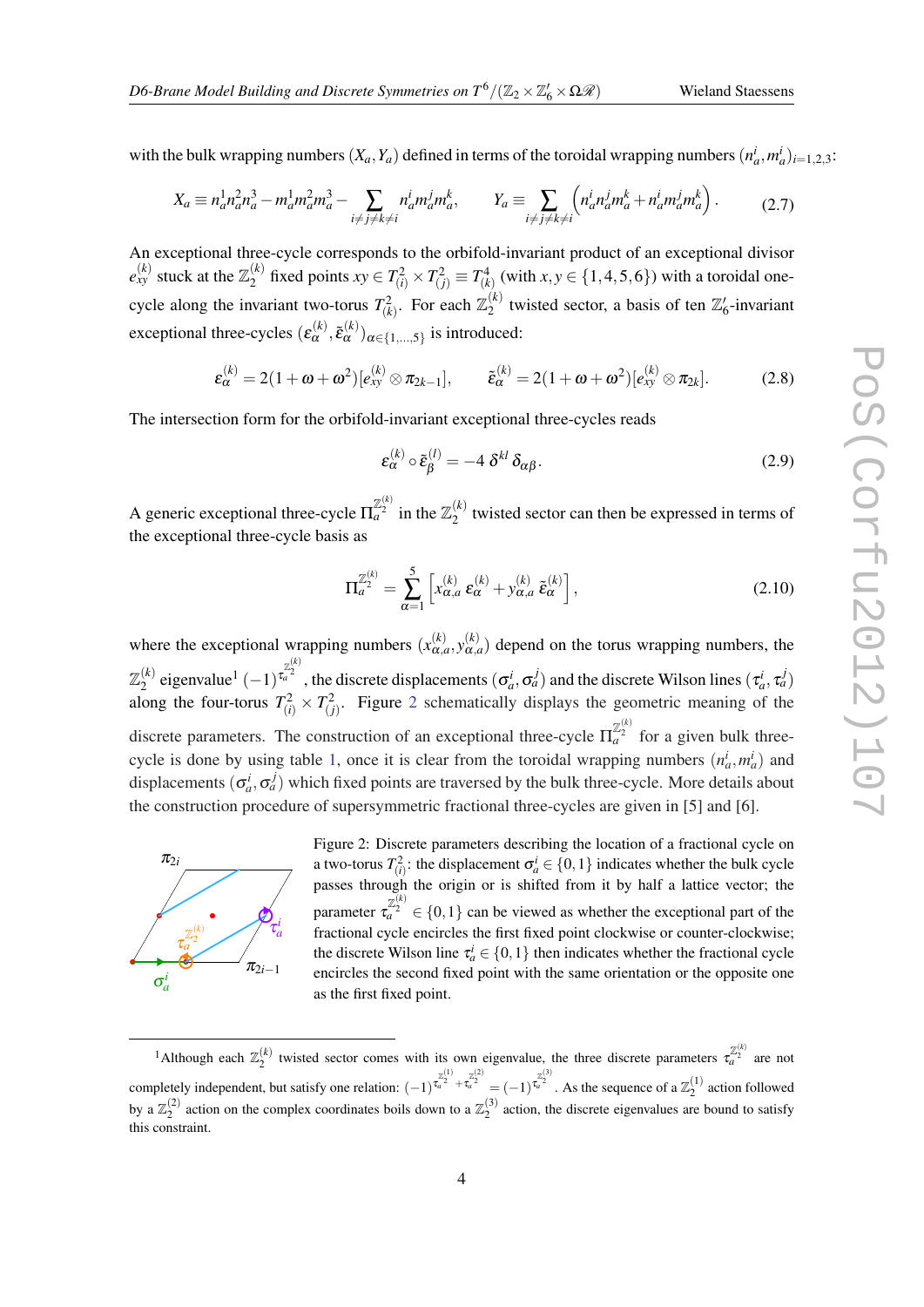| Wieland Staessens |
|-------------------|
|-------------------|

<span id="page-4-0"></span>

| $\mathbb{Z}_2^{(k)}$ fixed points and exceptional 3-cycles on $T^6/\mathbb{Z}_2 \times \mathbb{Z}_6'$ with discrete torsion $(\eta = -1)$ |                                                                                                             |                                                                      |                                                                                                                            |  |  |  |  |  |  |
|-------------------------------------------------------------------------------------------------------------------------------------------|-------------------------------------------------------------------------------------------------------------|----------------------------------------------------------------------|----------------------------------------------------------------------------------------------------------------------------|--|--|--|--|--|--|
| $ f.p.(k) \otimes (n_a^k \pi_{2k-1} + m_a^k \pi_{2k}) $                                                                                   | orbit                                                                                                       | $\  {\rm f.p.}^{(k)} \otimes (n_a^k \pi_{2k-1} + m_a^k \pi_{2k}) \ $ | orbit                                                                                                                      |  |  |  |  |  |  |
| 11                                                                                                                                        |                                                                                                             | 55                                                                   | $-({n_a^k+m_a^k})\varepsilon_3^{(k)}+{n_a^k}\tilde{\varepsilon}_3^{(k)}$                                                   |  |  |  |  |  |  |
| 41                                                                                                                                        | $n_a^k \mathcal{E}_1^{(k)} + m_a^k \tilde{\mathcal{E}}_1^{(k)}$                                             | 66                                                                   | $m_{\alpha}^{k} \mathcal{E}_{3}^{(k)} - (n_{\alpha}^{k} + m_{\alpha}^{k}) \tilde{\mathcal{E}}_{3}^{(k)}$                   |  |  |  |  |  |  |
| 51                                                                                                                                        | $-(n_a^k+m_a^k)\varepsilon_1^{(k)}+n_a^k\tilde{\varepsilon}_1^{(k)}$                                        | 45                                                                   | $\overline{n_{a}^{k} \varepsilon_{4}^{(k)}} + m_{a}^{k} \tilde{\varepsilon}_{4}^{(k)}$                                     |  |  |  |  |  |  |
| 61                                                                                                                                        | $m_a^k \varepsilon_1^{(k)} - (n_a^k + m_a^k) \tilde{\varepsilon}_1^{(k)}$                                   | 56                                                                   | $-(n_a^k+m_a^k)\varepsilon_A^{(k)}+n_a^k\tilde{\varepsilon}_A^{(k)}$                                                       |  |  |  |  |  |  |
| 14                                                                                                                                        | $n_{\alpha}^{k} \mathcal{E}_{2}^{(k)} + m_{\alpha}^{k} \tilde{\mathcal{E}}_{2}^{(k)}$                       | 64                                                                   | $m_{\alpha}^{k} \mathbf{\varepsilon}_{A}^{(k)} - (n_{\alpha}^{k} + m_{\alpha}^{k}) \tilde{\mathbf{\varepsilon}}_{A}^{(k)}$ |  |  |  |  |  |  |
| 15                                                                                                                                        | $-(n_a^k + m_a^k)\varepsilon_2^{(k)} + n_a^k \tilde{\varepsilon}_2^{(k)}$                                   | 46                                                                   | $\overline{n}_a^k \varepsilon_5^{(k)} + m_a^k \tilde{\varepsilon}_5^{(k)}$                                                 |  |  |  |  |  |  |
| 16                                                                                                                                        | $m_{a}^{k} \mathbf{\varepsilon}_{2}^{(k)} - (n_{a}^{k} + m_{a}^{k}) \tilde{\mathbf{\varepsilon}}_{2}^{(k)}$ | 54                                                                   | $\left  -(n_a^k + m_a^k) \varepsilon_\varsigma^{(k)} + n_a^k \tilde{\varepsilon}_\varsigma^{(k)} \right $                  |  |  |  |  |  |  |
| 44                                                                                                                                        | $n_a^k \varepsilon_3^{(k)} + m_a^k \tilde{\varepsilon}_2^{(k)}$                                             | 65                                                                   | $m_a^k \varepsilon_5^{(k)} - (n_a^k + m_a^k) \tilde{\varepsilon}_5^{(k)}$                                                  |  |  |  |  |  |  |

Table 1: Complete list of orbits of exceptional divisors  $e_{xy}^{(k)}$  at fixed points *xy* of  $\mathbb{Z}_2^{(k)}$  $T_{(k)}^{(k)}$  along  $T_{(k)}^4$  times onecycles  $n^k_a\pi_{2k-1}+m^k_a\pi_{2k}$  along  $T^2_{(k)}$  under the  $\Z'_6$  orbifold generator  $\omega$  as computed in [5]. In order to construct the full orbifold-invariant exceptional three-cycles, the orbits have to be dressed with the appropriate  $\mathbb{Z}_2^{(k)}$  $\overline{2}$ eigenvalue and the discrete Wilson lines  $(\tau_a^i, \tau_a^j)$ .

In [6] it was shown that the four a priori distinct lattices can be identified two-by-two by performing a non-supersymmetric rotation on the lattices: the ABB lattice is identified with the **AAA** lattice by a rotation of the basis one-cycles over  $\pi/3$  along the first two-torus, and the **BBB** lattice with the AAB lattice by a rotation over  $\pi/3$  along the third two-torus. The full pairwise identification for the toroidal, bulk and exceptional wrapping numbers is given in table [2.](#page-5-0) As the identification respects the lengths of the three-cycles, also the O6-planes have to be permuted. Under this identification, the massless open and closed string spectra are fully equivalent, and the equivalence can also be proven at the level of the global consistency conditions (RR tadpole cancellation, K-theory constraint and supersymmetry), intersection numbers and string one-loop amplitudes without operator insertions, as shown in full length in [6]. The identification significantly simplifies D6-brane model building on this orbifold, as only two inequivalent lattices remain: AAA and BBB, where only the first lattice configuration turns out to be a promising background for model building. More explicitly, the BBB lattice configuration does not allow for the construction of global models with large hidden gauge groups, as the (bulk) RR charges of the O6-planes are for the most part already canceled by the RR charges of the Standard Model D6-branes. Henceforth, only the AAA lattice configuration will be considered and discussed. The bulk RR tadpole cancellation conditions for the AAA lattice read:

$$
\sum_{a} N_a \left( 2X_a + Y_a \right) = 4 \left( \eta_{\Omega, \mathcal{R}} + 3 \sum_{i=1}^3 \eta_{\Omega, \mathcal{R}(\mathbb{Z}_2^{(i)})} \right). \tag{2.11}
$$

Global models with a large hidden gauge group can only be found if the  $\Omega \mathcal{R}$ -plane is taken to be the exotic O6-plane ( $\eta_{\Omega\Re} = -1$ ), for which the net RR-charge of the O6-planes is maximal. The special Lagrangian conditions translate into two explicit conditions for the bulk part of the fractional cycle,

$$
Y_a = 0, \text{ and } 2X_a + Y_a > 0,
$$
\n(2.12)

which ensure that the D6-branes are calibrated w.r.t. the same holomorphic three-form as the O6planes.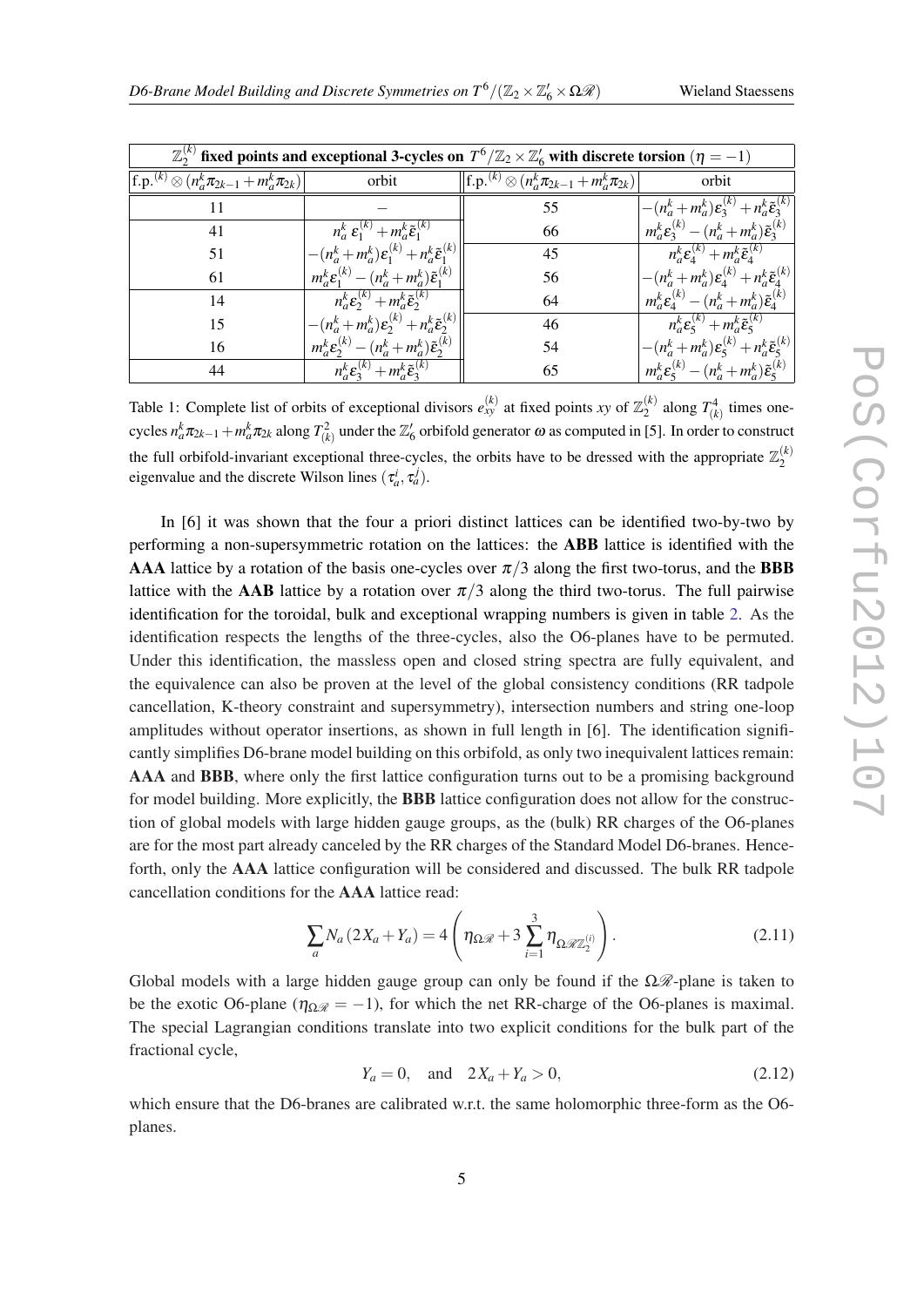<span id="page-5-0"></span>

|        | Pairwise identification of the lattices on $T^6/(\mathbb{Z}_2\times\mathbb{Z}_6'\times\Omega\mathcal{R})$ with $\eta=-1$                                                                                                                                                                                                                               |                                                                                                                                                                                                                                                                                                                                                                                                                                                                                                                                                                            |  |  |  |  |  |  |
|--------|--------------------------------------------------------------------------------------------------------------------------------------------------------------------------------------------------------------------------------------------------------------------------------------------------------------------------------------------------------|----------------------------------------------------------------------------------------------------------------------------------------------------------------------------------------------------------------------------------------------------------------------------------------------------------------------------------------------------------------------------------------------------------------------------------------------------------------------------------------------------------------------------------------------------------------------------|--|--|--|--|--|--|
|        | <b>AAA</b><br><b>ABB</b>                                                                                                                                                                                                                                                                                                                               | <b>AAB</b><br><b>BBB</b>                                                                                                                                                                                                                                                                                                                                                                                                                                                                                                                                                   |  |  |  |  |  |  |
| snion  | $\begin{pmatrix} n_a^1 \ m_a^1 \ n_a^2 \ m_a^2 \ n_a^3 \end{pmatrix} \quad = \quad \begin{pmatrix} \overline{n}_a^1 + \overline{m}_a^1 \ -\overline{n}_a^1 \ \overline{n}_a^2 \ \overline{n}_a^3 \ \overline{m}_a^3 \end{pmatrix}$                                                                                                                     | $\begin{pmatrix} n^1_a & m^1_a \ n^2_a & m^2_a \ n^3_a & m^3_a \end{pmatrix} \hspace{.7cm} = \hspace{.7cm} \begin{pmatrix} \overline{n}^1_a & \overline{m}^1_a \ \overline{n}^2_a & \overline{m}^2_a \ \overline{n}^3_a + \overline{m}^3_a & -\overline{n}^3_a \end{pmatrix}$                                                                                                                                                                                                                                                                                              |  |  |  |  |  |  |
|        | $(X_a, Y_a)$ = $(\overline{X}_a + \overline{Y}_a, -\overline{X}_a)$                                                                                                                                                                                                                                                                                    | $(X_a, Y_a)$ = $(\overline{X}_a + \overline{Y}_a, -\overline{X}_a)$                                                                                                                                                                                                                                                                                                                                                                                                                                                                                                        |  |  |  |  |  |  |
|        |                                                                                                                                                                                                                                                                                                                                                        | $(\Omega \mathscr{R}, \Omega \mathscr{R} \mathbb{Z}_2^{(3)}) \quad = \quad (\overline{\Omega \mathscr{R} \mathbb{Z}_2^{(3)}}, \overline{\Omega \mathscr{R}})$                                                                                                                                                                                                                                                                                                                                                                                                              |  |  |  |  |  |  |
| 06-pl. | $\begin{array}{rcl} (\Omega\mathscr{R},\Omega\mathscr{R}\mathbb{Z}_2^{(1)})&=&(\overline{\Omega\mathscr{R}\mathbb{Z}_2^{(1)}},\overline{\Omega\mathscr{R}})\\ (\Omega\mathscr{R}\mathbb{Z}_2^{(2)},\Omega\mathscr{R}\mathbb{Z}_2^{(3)})&=&(\overline{\Omega\mathscr{R}\mathbb{Z}_2^{(3)}},\overline{\Omega\mathscr{R}\mathbb{Z}_2^{(2)}}) \end{array}$ | $(\Omega \mathscr{R} \mathbb{Z}_{2}^{(1)}, \Omega \mathscr{R} \mathbb{Z}_{2}^{(2)}) = (\overline{\Omega \mathscr{R} \mathbb{Z}_{2}^{(2)}}, \overline{\Omega \mathscr{R} \mathbb{Z}_{2}^{(1)}})$                                                                                                                                                                                                                                                                                                                                                                            |  |  |  |  |  |  |
|        |                                                                                                                                                                                                                                                                                                                                                        | $\left\  \left( x_{\alpha,a}^{(3)}, y_{\alpha,a}^{(3)} \right) \right\ _{\alpha \in \{1\,5\}} = \left( \overline{x}_{\alpha,a}^{(3)} + \overline{y}_{\alpha,a}^{(3)}, -\overline{x}_{\alpha,a}^{(3)} \right) \right\ _{\alpha \in \{1\,5\}}$                                                                                                                                                                                                                                                                                                                               |  |  |  |  |  |  |
|        |                                                                                                                                                                                                                                                                                                                                                        | $\begin{equation} \begin{bmatrix} \overline{\mathbf{r}} \\ \overline{\mathbf{r}} \\ \overline{\mathbf{r}} \\ \overline{\mathbf{r}} \\ \overline{\mathbf{r}} \\ \overline{\mathbf{r}} \\ \overline{\mathbf{r}} \\ \overline{\mathbf{r}} \\ \overline{\mathbf{r}} \\ \overline{\mathbf{r}} \\ \overline{\mathbf{r}} \\ \overline{\mathbf{r}} \\ \overline{\mathbf{r}} \\ \overline{\mathbf{r}} \\ \overline{\mathbf{r}} \\ \overline{\mathbf{r}} \\ \overline{\mathbf{r}} \\ \overline{\mathbf{r}} \\ \overline{\mathbf{r}} \\ \overline{\mathbf{r}} \\ \overline{\mathbf{r$ |  |  |  |  |  |  |
|        |                                                                                                                                                                                                                                                                                                                                                        |                                                                                                                                                                                                                                                                                                                                                                                                                                                                                                                                                                            |  |  |  |  |  |  |

Table 2: Pairwise identification of the four lattice configurations for  $T^6/(\mathbb{Z}_2 \times \mathbb{Z}_6' \times \Omega \mathcal{R})$  with discrete torsion. The first row denotes the identification of the torus wrapping numbers under the non-supersymmetric rotation by  $\pm \pi/3$  along  $T_{(1)}^2$  for the **AAA-ABB** equivalence, and along  $T_{(3)}^2$  for the **AAB-BBB** equivalence. The second row lists the identification of the bulk wrapping numbers, and the subsequent two rows give the identification of the O6-planes. The last three rows express the identification of the exceptional wrapping numbers per twisted sector. The discrete parameters  $(\mathbb{Z}_2^{(k)})$  $\mathbf{z}_{2}^{(k)}$  eigenvalues, displacements  $\sigma^{k}$ , Wilson lines  $\tau^{k}$ ) of a three-cycle remain unchanged under the equivalence relations.

In deriving the bulk RR tadpole cancellation conditions, the behaviour of the bulk cycles under the orientifold projection has implicitly been used. The  $\Omega\mathcal{R}$  projection acting on an A lattice leaves the basic one-cycle  $\pi_{2i-1}$  invariant and maps the other basic one-cycle  $\pi_{2i}$  to  $\pi_{2i-1} - \pi_{2i}$ . As a consquence, the torus wrapping numbers  $(n_a^i, m_a^i)$  of a one-cycle are mapped to  $(n_a^i + m_a^i, -m_a^i)$ . Regarding the orbifold-invariant bulk and exceptional basis of three-cycles, their behavior under the Ω $\mathscr R$  projection is captured in table [3.](#page-6-0) The orientifold projection maps<sup>2</sup> a  $\mathbb{Z}_2^{(k)}$  $2^{(\kappa)}$  exceptional divisor  $e_{xy}^{(k)}$  to the exceptional divisor  $e_{x'y}^{(k)}$  $(x)$ , where  $x'$ ,  $y'$  denote the orientifold images of the fixed points *x*, *y*. Together with the transformation behavior of the one-cycle along  $T_{(k)}^2$  the orbifold-invariant exceptional cycles transform as indicated in table [3](#page-6-0).

#### 3. *USp*(2*N*) and *SO*(2*N*) gauge group enhancement

There are three distinct underlying motivations for classifying the  $\Omega\mathcal{R}$  invariant D6-branes with a  $USp(2N)$  gauge group. In the first place, the D6-branes with  $USp(2)$  factors can be used

<sup>&</sup>lt;sup>2</sup>The transformation properties for the exceptional three-cycles are given here under the assumption that the  $\Omega$ *R*plane is the exotic O6-plane. In general, an exceptional divisor is multiplied with the factor  $(-\eta_{\Omega\mathcal{R}}\eta_{\Omega\mathcal{R}}_{Z_2^{(k)}})$  under the orientifold projection.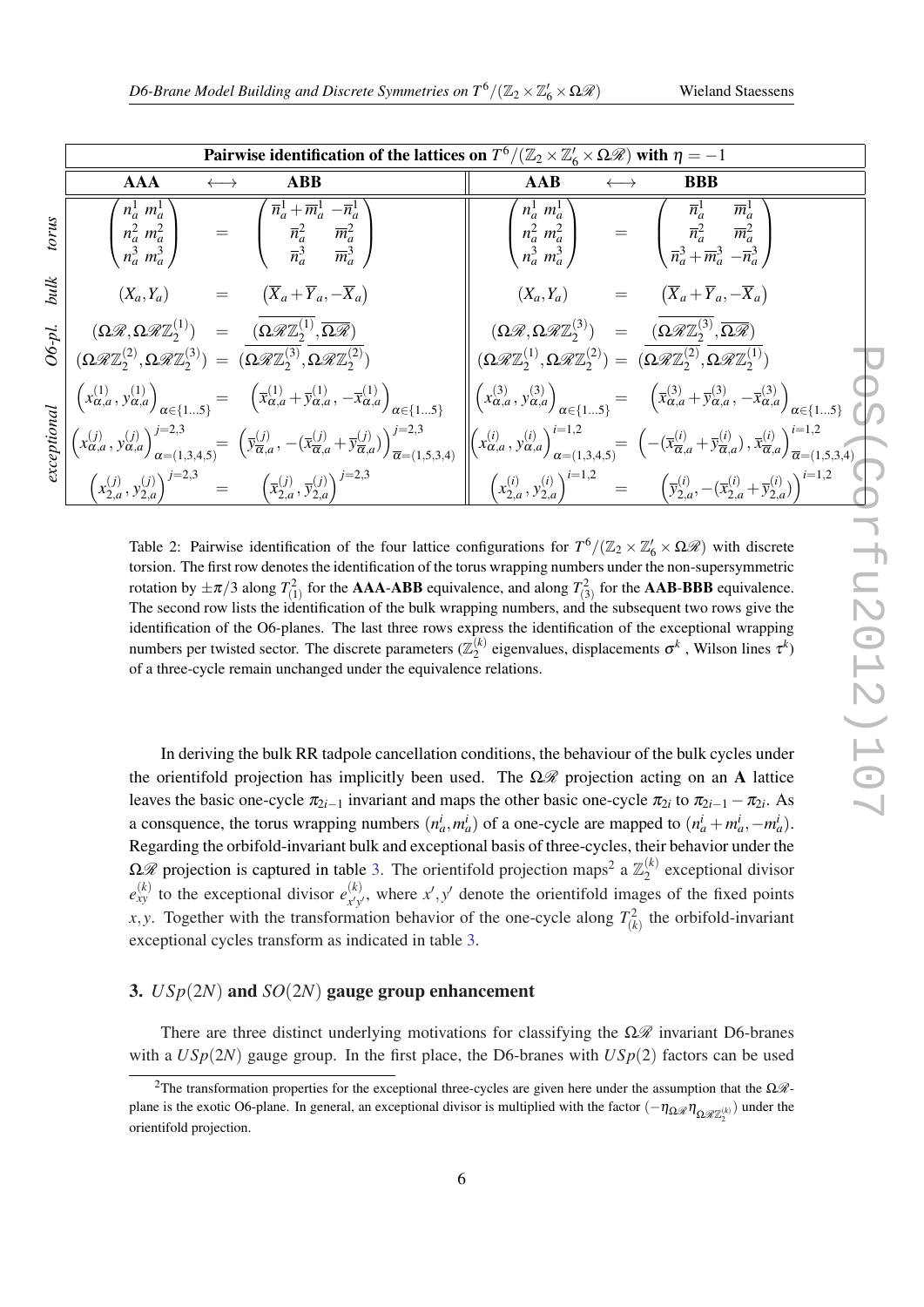<span id="page-6-0"></span>

| <b>Orientifold projection on</b> $T^6/(\mathbb{Z}_2 \times \mathbb{Z}_6' \times \Omega \mathcal{R})$ on AAA |  |                                                                                                                                       |                                                                                |  |  |  |  |  |
|-------------------------------------------------------------------------------------------------------------|--|---------------------------------------------------------------------------------------------------------------------------------------|--------------------------------------------------------------------------------|--|--|--|--|--|
|                                                                                                             |  | $\big\  \Omega \mathscr{R}(\rho_1) \big\  \Omega \mathscr{R}(\rho_2) \big\  \Omega \mathscr{R}(\varepsilon_\alpha^{(k)}) \big\  \, .$ | $\Omega \mathscr{R}(\tilde{\mathcal{E}}_\alpha^{(k)})$                         |  |  |  |  |  |
|                                                                                                             |  | $\rho_1$ $\rho_1 - \rho_2$ $\left  \begin{array}{cc} 1 & \epsilon_B^{(k)} \end{array} \right $                                        | $\left(\tilde{\epsilon}_\mathcal{B}^{(k)} - \epsilon_\mathcal{B}^{(k)}\right)$ |  |  |  |  |  |
|                                                                                                             |  |                                                                                                                                       | $\ \alpha = \beta = 1, 2, 3; \alpha = 4, 5 \leftrightarrow \beta = 5, 4$       |  |  |  |  |  |

Table 3: Orientifold projection on bulk three-cycles  $\rho_{i,i \in \{1,2\}}$  and exceptional three-cycles  $\varepsilon_{\alpha,\alpha\in\{1...5\}}$ ,  $\tilde{\varepsilon}_{\alpha,\alpha\in\{1...5\}}$  on  $T^6/(\mathbb{Z}_2 \times \mathbb{Z}_6' \times \Omega \mathscr{R})$  with  $\eta = -1 = \eta_{\Omega \mathscr{R}}$ nd **AAA** lattice.

as probe branes in the K-theory constraints, which have to be satisfied in order for the model to be globally consistent. Secondly, in the next section, these D6-branes will be crucial to derive the sufficient conditions for the existence of discrete symmetries. And thirdly, a  $USp(2)$  gauge group can serve as the  $SU(2)_L$  gauge factor in MSSM model building, and similarly as the  $SU(2)_R$ gauge group in left-right symmetric models. Here, the classification of  $USp(2N)$  gauge group enhancements is reviewed for the **AAA** lattice configuration with the  $\Omega\mathcal{R}$ -plane as the exotic O6plane ( $\eta_{\Omega\mathscr{R}} = -1$ ). For other configurations, the reader is kindly encouraged to consult [6].

The necessary condition for a D6-brane to carry a *USp*(2*N*) gauge factors is formulated as the requirement that the fractional three-cycle  $\Pi_a^{\text{frac}}$  and its orientifold image  $\Pi_{a'}^{\text{frac}}$  belong to the same homology class. This requirement leads to a topological condition relating the discrete Wilson lines and displacements of the fractional three-cycle to the RR-charges of the O6-planes [5], see table 4. Due to the fact that all three two-tori are tilted (as a consequence of the  $\mathbb{Z}_6'$  action), several combinations of  $(\vec{\tau}_a)$  and  $(\vec{\sigma}_a)$  can lead to  $SO(2N_a)$  enhancement, instead of  $USp(2N_a)$  enhancement. In [6] it was argued that additional factors  $(-)^{\sigma_d^i \tau_a^i}$  have to be inserted in the Möbius amplitude per tilted two-torus  $T_{(i)}^2$  on which the bulk one-cycle is parallel to its own orientifold image. Consequently, the Möbius does not necessarily contribute negatively to the full beta-function coefficient, and gauge group enhancement of the form  $U(N_a) \hookrightarrow SO(2N_a)$  can occur.

| $\overline{\Omega\mathcal{R}}$ inv. three-cycles on $T^6/(\mathbb{Z}_2\times\mathbb{Z}_6'\times\Omega\mathcal{R})$ $(\eta = -1)$ |                                                                                                                                                                                                                                                                                                                                                        |  |  |  |  |  |  |
|----------------------------------------------------------------------------------------------------------------------------------|--------------------------------------------------------------------------------------------------------------------------------------------------------------------------------------------------------------------------------------------------------------------------------------------------------------------------------------------------------|--|--|--|--|--|--|
| $ a\uparrow\uparrow$ orbit                                                                                                       | <b>Topological condition</b>                                                                                                                                                                                                                                                                                                                           |  |  |  |  |  |  |
|                                                                                                                                  | $\Omega \mathscr{R} \quad \bigg  \quad \left( \eta_{\Omega \mathscr{R} \mathbb{Z}_2^{(1)}}, \eta_{\Omega \mathscr{R} \mathbb{Z}_2^{(2)}}, \eta_{\Omega \mathscr{R} \mathbb{Z}_2^{(3)}} \right) \stackrel{!}{=} \left( (-1)^{\delta_a^2 + \delta_a^3}, (-1)^{\delta_a^1 + \delta_a^3}, (-1)^{\delta_a^1 + \delta_a^2} \right)$                          |  |  |  |  |  |  |
|                                                                                                                                  | $\boxed{\Omega \mathscr{R} \mathbb{Z}_2^{(i)} \left  \left( \eta_{\Omega \mathscr{R} \mathbb{Z}_2^{(i)}}, \eta_{\Omega \mathscr{R} \mathbb{Z}_2^{(j)}}, \eta_{\Omega \mathscr{R} \mathbb{Z}_2^{(k)}} \right) \stackrel{!}{=} \left( (-1)^{\delta_d^j + \delta_d^k}, -(-1)^{\delta_d^j + \delta_d^k}, -(-1)^{\delta_d^j + \delta_d^j} \right) \right }$ |  |  |  |  |  |  |

Table 4: Topological condition for a fractional D6-brane *a* on  $T^6/(\mathbb{Z}_2 \times \mathbb{Z}_6' \times \Omega \mathcal{R})$  with  $\eta = -1$  to wrap an orientifold invariant three-cycle with  $\delta_a^i \equiv \sigma_a^i \tau_a^i \in \{0,1\}$  [5] for  $\eta_{\Omega\mathcal{R}} = -1$  (for other choices, replace  $\eta_{\Omega \mathcal{R} \mathbb{Z}_2^{(i)}} \to -\eta_{\Omega \mathcal{R}} \eta_{\Omega \mathcal{R} \mathbb{Z}_2^{(i)}}$  on the l.h.s.). Specific combinations of  $(\vec{\sigma}_a; \vec{\tau}_a)$  provide orientifold invariant D6branes parallel to each of the O6-plane orbits, leading to  $USp(2M_a)$  or  $SO(2M_a)$  gauge group enhancements.

The  $\Omega\mathscr{R}$ -invariant fractional three-cycles with enhanced gauge groups can be classified according to which O6-plane they are parallel to and depending on the choices of discrete Wilson lines  $\vec{\tau}_a$ and diplacements  $\vec{\sigma}_a$ . The latter criterium determines whether the  $U(N_a)$  gauge groups is enhanced to a  $USp(2N_a)$  or a  $SO(2N_a)$  factor, while the first criterium determines the matter content in the antisymmetric (Anti*a*) and symmetric (Sym*<sup>a</sup>* ) representation [6]:

• All 108 D6-branes  $\cap \Omega \mathcal{R}$  with  $\sigma_a^i \tau_a^i = 0$ ,  $\forall i$ :  $USp(2N_a)$  with one chiral multiplet in the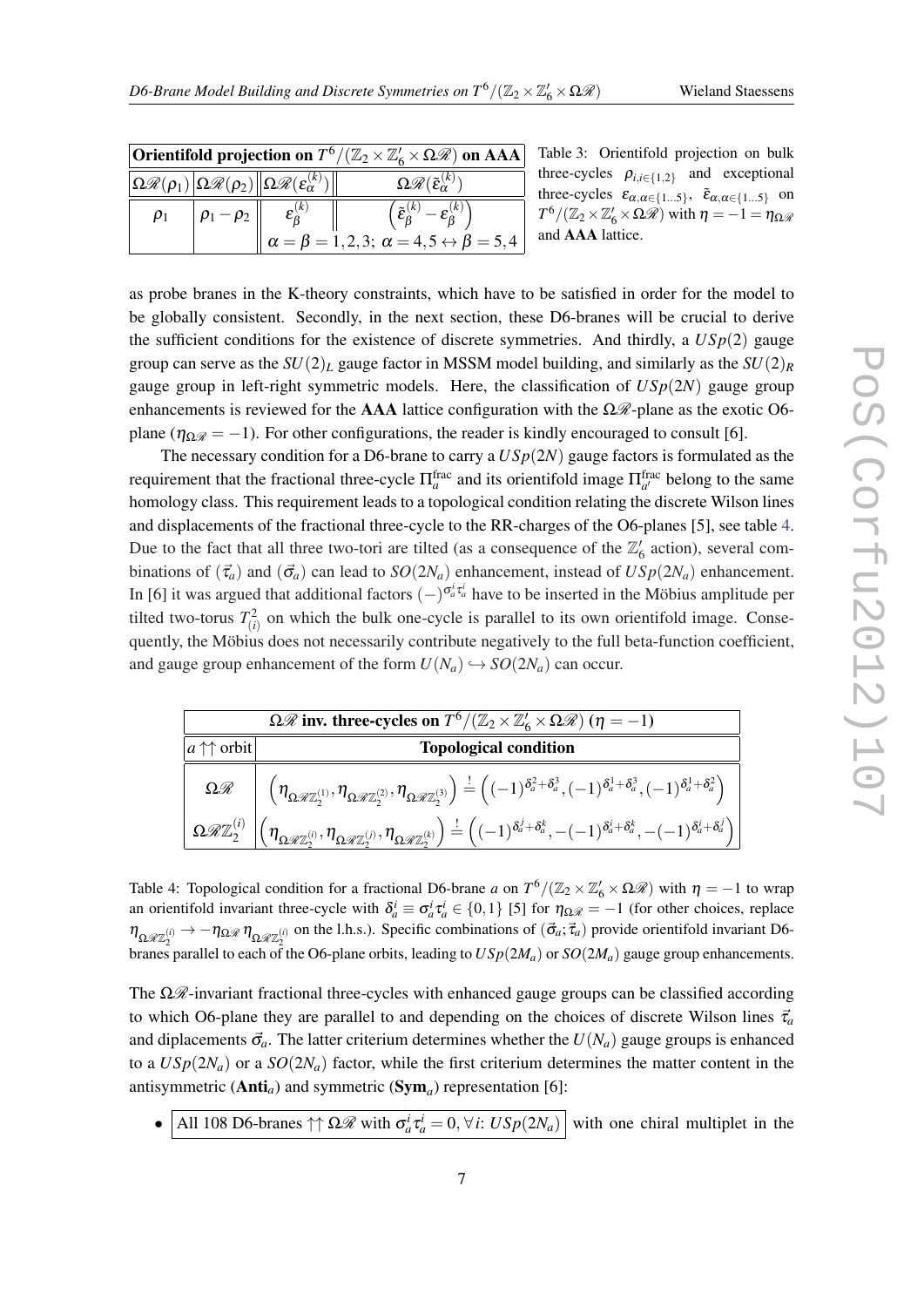<span id="page-7-0"></span>(Anti<sub>*a*</sub>) representation from the  $(\omega^k a)(\omega^k a)_{k=1,2}^{\prime}$  sector at relative angle  $\pm \pi (-\frac{2}{3})$  $\frac{2}{3}, \frac{1}{3}$  $\frac{1}{3}, \frac{1}{3}$  $(\frac{1}{3}),$ 

- All 4 D6-branes  $\uparrow \uparrow \Omega \mathcal{R}$  with  $\sigma_a^i \tau_a^i = 1, \forall i: SO(2N_a)$  with one chiral multiplet in the (Anti<sub>a</sub>) representation from the  $(\omega^k a)(\omega^k a)_{k=1,2}^{\prime}$  sector,
- All 3 × 36 D6-branes  $\uparrow \uparrow \Omega \mathcal{R} \mathbb{Z}_2^{(i)}$  with  $(\sigma_a^i \tau_a^i, \sigma_a^j \tau_a^j, \sigma_a^k \tau_a^k) = (1,0,0)$ :  $USp(2N_a)$  with one chiral multiplet in the  $(\text{Sym}_a)$  representation from the  $(\omega^k a)(\omega^k a)'_{k=1,2}$  sector,
- $\bullet$   $\left[\text{All } 3 \times 12 \text{ D6-branes } \uparrow \uparrow \Omega \mathcal{R} \mathbb{Z}_2^{(i)} \text{ with } (\sigma_a^i \tau_a^i, \sigma_a^j \tau_a^j, \sigma_a^k \tau_a^k) = (0,1,1) : SO(2N_a) \right]$  with one chiral multiplet in the  $(\text{Sym}_a)$  representation from the  $(\omega^k a)(\omega^k a)'_{k=1,2}$  sector.

The discrete  $\mathbb{Z}_2^{(k)}$  $\chi_2^{(k)}$  eigenvalues  $\tau_2^{\mathbb{Z}_2^{(k)}}$  do not play a rôle in the gauge group enhancement, but enter as an overall factor of four in the counting above. For a different choice of the exotic O6-plane,  $USp(2N_a)$  and  $SO(2N_a)$  gauge enhancement still occurs, but for different patterns of the discrete Wilson lines and displacements, as discussed in appendix B.1.1. of [6].

#### 4. Discrete symmetries

The consistency of intersecting D6-brane models relies on global conditions such as the RR tadpole cancellation conditions and the K-theory constraints. The first ensure the absence of non-Abelian gauge anomalies, while the latter are necessary to cancel the D-brane charges not captured by the RR tadpole cancellation conditions. A third element guaranteeing consistency in string model building is the generalized Green-Schwarz mechanism, by which also the mixed Abelian/non-Abelian and purely Abelian gauge anomalies as well as mixed Abelian-gravitational anomalies vanish. In that process, the  $U(1)$ <sub>*a*</sub> inside the  $U(N)$ <sub>*a*</sub> gauge factor acquires a Stückelberg mass by eating an RR-axion, if the coupling to the Stückelberg term is non-zero. It might, however, happen that linear combinations  $U(1)_X = \sum_a q_a U(1)_a$  arise as anomaly-free and massless gauge symmetries with vanishing Stückelberg-couplings. In terms of homology, the constraints on the existence of a massless  $U(1)_X$  for toroidal orientifolds can be written as:

$$
\Pi_i^{\text{even}} \circ \sum_a q_a N_a \Pi_a = 0 \qquad \forall i,
$$
\n(4.1)

where  $\Pi_i^{\text{even}}$  represent the  $\Omega\mathcal{R}$ -even three-cycles under the orientifold projection.

Generically, these constraints will not be fulfilled for arbitrary linear combinations, and the  $U(1)_X$  will acquire a Stückelberg mass. In those cases, the  $U(1)_X$  will no longer act as a local symmetry, but rather survive as a global perturbative symmetry. Non-perturbative effects like D-brane instantons break these global continuous symmetries further. However, the discrete  $\mathbb{Z}_n$  subsymmetries of these continuous symmetries are not violated [8] by non-perturbative effects, and serve as effective symmetries to constrain the form of the perturbative and non-perturbative superpotential. The conditions for the existence of discrete  $\mathbb{Z}_n$  symmetries generalise the masslessness conditions in (4.1):

$$
\Pi_i^{\text{even}} \circ \sum_a k_a N_a \Pi_a = 0 \text{ mod } n \qquad \forall i,
$$
\n(4.2)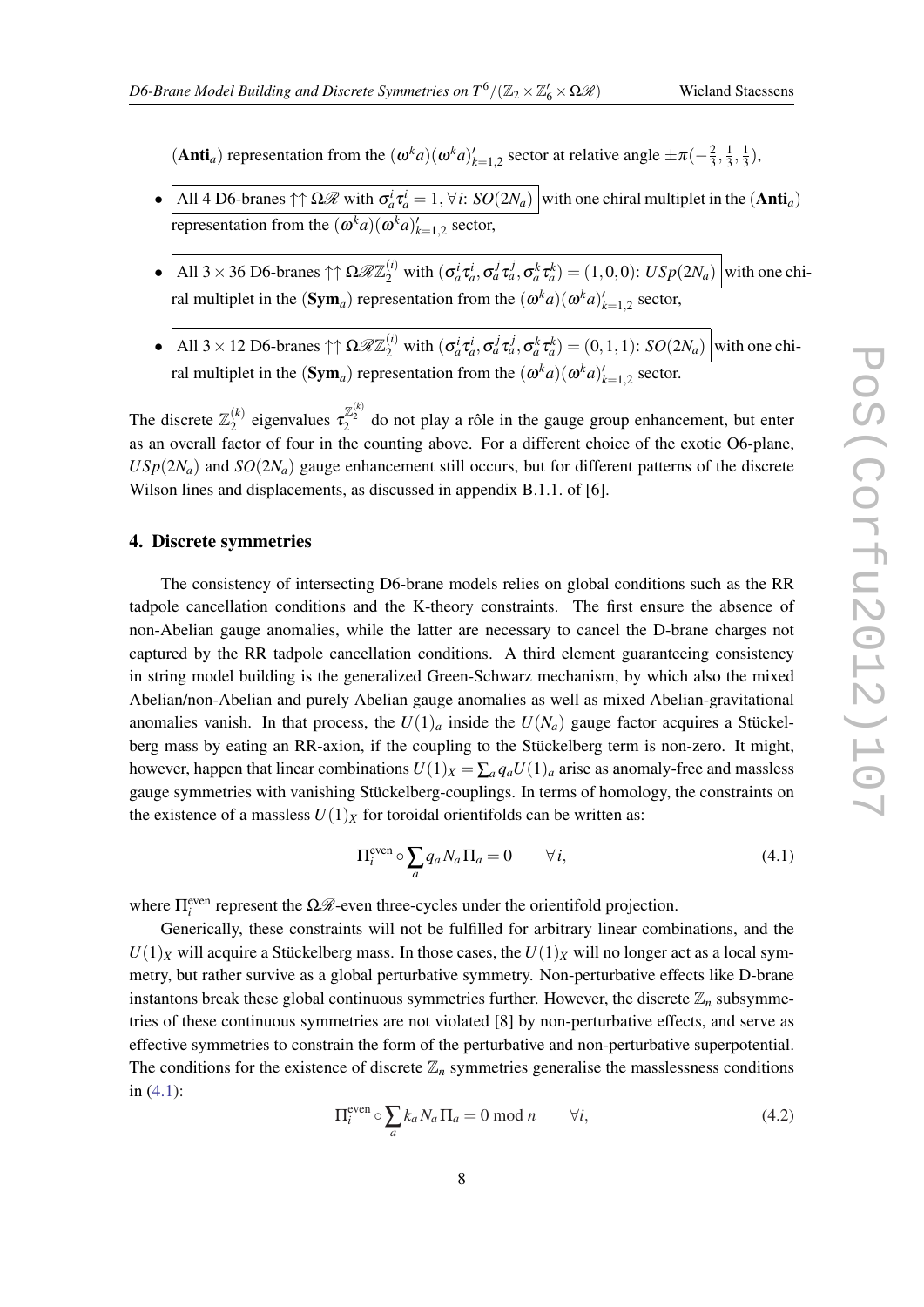<span id="page-8-0"></span>where the rational coefficients  $q_a$  are replaced by integers  $k_a$  satisfying  $0 \le k_a < n$  and  $gcd(k_a, k_b \dots n) = 1$ for inequivalent discrete  $\mathbb{Z}_n \subset \sum_a k_a U(1)_a$  symmetries.

Zooming in on the toroidal orbifold  $T^6/(\mathbb{Z}_2 \times \mathbb{Z}_6' \times \Omega \mathcal{R})$  with discrete torsion and the  $\Omega \mathcal{R}$ plane as the exotic O6-plane ( $\eta = -1 = \eta_{\Omega} \mathcal{R}$ ), a basis for the  $\Omega \mathcal{R}$ -even and  $\Omega \mathcal{R}$ -odd three-cycles was given in [10]:

$$
\Pi_0^{\text{even},\mathbb{I}} = \rho_1, \qquad \Pi_0^{\text{odd},\mathbb{I}} = -\rho_1 + 2\rho_2, \n\Pi_{\alpha \in \{1,2,3\}}^{\text{even},\mathbb{Z}_2^{(k)}} = \varepsilon_\alpha^{(k)}, \qquad \Pi_{\alpha \in \{1,2,3\}}^{\text{odd},\mathbb{Z}_2^{(k)}} = -\varepsilon_\alpha^{(k)} + 2\tilde{\varepsilon}_\alpha^{(k)}, \n\Pi_1^{\text{even},\mathbb{Z}_2^{(k)}} = \varepsilon_4^{(k)} + \varepsilon_5^{(k)}, \qquad \Pi_4^{\text{odd},\mathbb{Z}_2^{(k)}} = 2(\tilde{\varepsilon}_4^{(k)} + \tilde{\varepsilon}_5^{(k)}) - (\varepsilon_4^{(k)} - \tilde{\varepsilon}_5^{(k)}) - \varepsilon_4^{(k)} - \varepsilon_5^{(k)}, \qquad \Pi_5^{\text{odd},\mathbb{Z}_2^{(k)}} = \varepsilon_4^{(k)} - \varepsilon_5^{(k)}.
$$
\n(4.3)

From the intersection numbers for the bulk and exceptional three-cycles in equations ([2.5\)](#page-2-0) and ([2.9\)](#page-3-0), respectively, the intersection form for the  $\Omega \mathcal{R}$ -even and  $\Omega \mathcal{R}$ -odd three-cycle basis then reads:

$$
\Pi_{\tilde{\alpha}}^{\text{even},\mathbb{Z}_2^{(k)}} \circ \Pi_{\tilde{\beta}}^{\text{odd},\mathbb{Z}_2^{(l)}} = \delta^{kl} \delta_{\tilde{\alpha}\tilde{\beta}} \times \begin{cases} 8 & \tilde{\alpha} = 0 \\ -8 & 1...3 \\ -16 & 4 \end{cases} \qquad \text{with} \quad \mathbb{Z}_2^{(0)} \equiv \mathbb{I}, \tag{4.4}
$$

indicating that the basis is not a unimodular basis, as a consequence of the tilted nature of all three two-tori. Inserting the sixteen basic  $\Omega\mathscr{R}$ -even three-cycles of equation (4.3) into the conditions for the existence of discrete  $\mathbb{Z}_n$  symmetries in equation [\(4.2\)](#page-7-0) leads to the sixteen conditions on the lefthand side of equation (4.5):

$$
\sum_{a} k_{a}N_{a}
$$
\n
$$
\sum_{\substack{a \leq x \\ a \neq 0}} \binom{y_{a}}{y_{a,1}^2} = \frac{y_{a,1}^{(1)} + y_{a,2}^{(1)} + y_{a,3}^{(1)}}{y_{a,2}^2 + y_{a,3}^2} = \frac{y_{a,1}^{(1)} + y_{a,2}^{(1)} + y_{a,3}^{(1)}}{y_{a,3}^2 + y_{a,3}^2} = \frac{y_{a,1}^{(1)} + y_{a,2}^{(1)} + y_{a,3}^{(1)}}{y_{a,3}^2 + y_{a,3}^2} = \frac{y_{a,1}^{(1)} + y_{a,2}^{(1)} + y_{a,3}^{(1)}}{y_{a,3}^2 + y_{a,3}^2} = \frac{y_{a,1}^{(1)} + y_{a,2}^{(1)} + y_{a,3}^{(1)}}{y_{a,3}^2 + y_{a,3}^2} = \frac{y_{a,1}^{(1)} + y_{a,2}^{(1)} + y_{a,3}^{(1)}}{y_{a,3}^2 + y_{a,3}^2} = \frac{y_{a,1}^{(1)} + y_{a,2}^{(1)} + y_{a,3}^{(1)}}{y_{a,3}^2 + y_{a,3}^2} = \frac{y_{a,1}^{(1)} + y_{a,2}^{(1)} + y_{a,3}^{(1)}}{y_{a,3}^2 + y_{a,3}^2} = \frac{y_{a,1}^{(1)} + y_{a,2}^{(1)} + y_{a,3}^{(1)}}{y_{a,3}^2 + y_{a,3}^2 + y_{a,3}^2} = \frac{y_{a,1}^{(1)} + y_{a,2}^{(1)} + y_{a,3}^{(1)}}{y_{a,1}^2 + y_{a,3}^2 + y_{a,3}^2} = \frac{y_{a,1}^{(1)} + y_{a,2}^{(1)} + y_{a,3}^{(1)}}{y_{a,1}^2 + y_{a,3}^2} = \frac{y_{a,1}^{(1)} + y_{a,2}^{(1)} + y_{a,3}^{(1)}}{y_{a,1}^2 + y_{a,3}^2} = \frac{y_{a,1}^{(1)} + y_{a,3}^{(
$$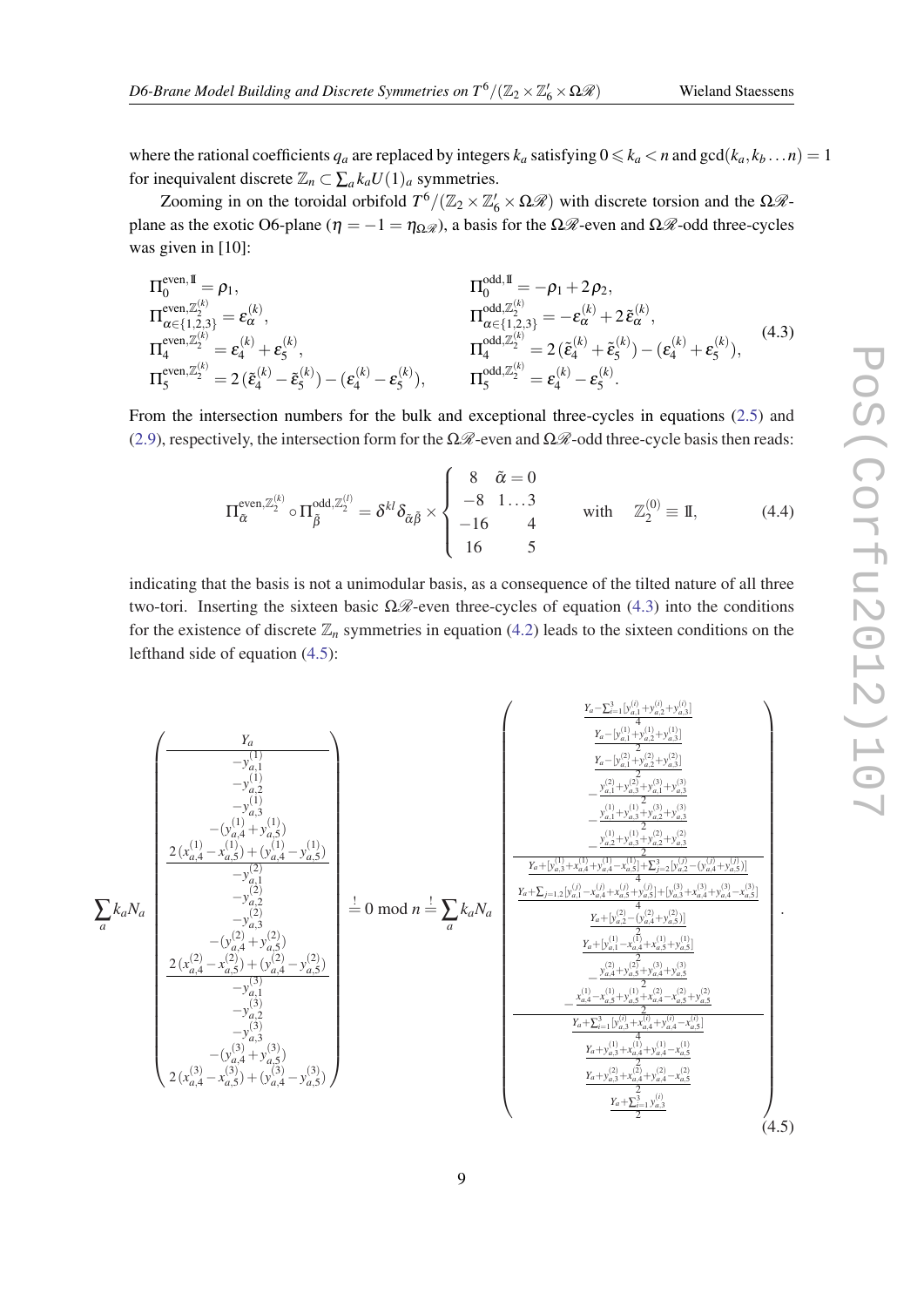However, as the basic three-cycles in equation [\(4.3\)](#page-8-0) do not form a unimodular basis but only a sublattice, additional conditions are expected to arise from shorter  $\Omega \mathcal{R}$ -even three-cycles, which are fractional linear combinations of the basis in equation ([4.3](#page-8-0)). In order to find the second set of conditions on the righthand side of equation  $(4.5)$  $(4.5)$  $(4.5)$ , we turn to the fractional three-cycles in section [3](#page-5-0) with enhanced gauge factors. These three-cycles are parallel to one of the O6-planes and are inherently even under the orientifold projection. As an example, the fractional three-cycles parallel to the  $\Omega\mathscr{R}$ -plane with discrete displacements  $(\vec{\sigma}) = (0,1,1)$  and  $(\vec{\sigma}) = (1,1,0)$  are explicitly expanded in terms of the basic  $\Omega\mathcal{R}$ -even cycles of equation [\(4.3\)](#page-8-0):

$$
\Pi_{(\sigma^{1}, \sigma^{2}, \sigma^{3})=(0,1,1)}^{\text{frac}, \Omega_{\sigma^{2}}^{\mathscr{L}}} = \tau^{3} \frac{\Pi_{0}^{\text{even}, 1}}{4} + \frac{(-)^{\tau^{Z_{2}^{(1)}}}}{4} \left( -\Pi_{3}^{\text{even}, \mathbb{Z}_{2}^{(1)}} + \frac{-\Pi_{4}^{\text{even}, \mathbb{Z}_{2}^{(1)}} + \Pi_{5}^{\text{even}, \mathbb{Z}_{2}^{(1)}}}{2} \right) + \sum_{j=2,3} \frac{(-)^{\tau^{Z_{2}^{(j)}}}}{4} \left( -\Pi_{2}^{\text{even}, \mathbb{Z}_{2}^{(j)}} + (-)^{\tau^{1}} \Pi_{4}^{\text{even}, \mathbb{Z}_{2}^{(j)}} \right),
$$
\n
$$
\Pi_{(\sigma^{1}, \sigma^{2}, \sigma^{3})=(1,1,0)}^{\text{frac}, \mathbb{Z}_{2}} = \tau^{2} \frac{\Pi_{0}^{\text{even}, 1}}{4} + \sum_{i=1,2} \frac{(-)^{\tau^{Z_{2}^{(i)}}}}{4} \left( -\Pi_{1}^{\text{even}, \mathbb{Z}_{2}^{(i)}} - (-)^{\tau^{3}} \frac{\Pi_{4}^{\text{even}, \mathbb{Z}_{2}^{(i)}} + \Pi_{5}^{\text{even}, \mathbb{Z}_{2}^{(i)}}}{2} \right) + \frac{(-)^{\tau^{Z_{2}^{(3)}}}}{4} \left( -\Pi_{3}^{\text{even}, \mathbb{Z}_{2}^{(3)}} + \frac{-\Pi_{4}^{\text{even}, \mathbb{Z}_{2}^{(3)}} + \Pi_{5}^{\text{even}, \mathbb{Z}_{2}^{(3)}}}{2} \right). \tag{4.6}
$$

Comparing the structure of both expansions tells us that the two three-cycles will yield different conditions when inserting them into equation ([4.2](#page-7-0)). However, not all new conditions derived from the shortest  $\Omega\mathscr{R}$ -invariant fractional three-cycles in this way will be independent. Given the conditions on the lefthand side in equation ([4.5](#page-8-0)) and the property that some of the fractional three-cycles with enhanced gauge group can be written as linear combinations of others, there are only sixteen other conditions that have to be taken into account.

The second (central) block in the set of conditions on the righthand side of  $(4.5)$  $(4.5)$  are obtained from the three-cycles in equation (4.6) by taking particular values for the  $\mathbb{Z}_2$  eigenvalues, or by taking linear combinations with different  $\mathbb{Z}_2$  eigenvalues or discrete Wilson lines: the first two rows follow from the fractional three-cycles with  $\mathbb{Z}_2$  eigenvalues  $(++)$ , the next two rows follow by adding the  $\Omega\mathcal{R}$ -invariant three-cycles in (4.6) with different  $\mathbb{Z}_2$  eigenvalues, and the last two rows result from subtracting the first three-cycle with  $\tau^1 = 0$  from the first three-cycle with  $\tau^1 = 1$ , and subtracting the second three-cycle with  $\tau^3 = 0$  from the second three-cycle with  $\tau^3 = 1$ .

In total, there are 32 conditions for the existence of discrete  $\mathbb{Z}_n$  symmetries on the orientifold  $T^6/(\mathbb{Z}_2\times\mathbb{Z}_6'\times\Omega\mathscr{R})$ : sixteen *necessary* conditions on the lefthand side of equation ([4.5](#page-8-0)) and sixteen *sufficient* conditions on the righthand side of equation [\(4.5\)](#page-8-0). Nonetheless, not all conditions will be inequivalent or independent, as the space of  $\Omega \mathcal{R}$ -even three-cycles is a  $h_{21} + 1 = 16$  dimensional vector space. Hence, at most sixteen relations can serve as independent constraints, and in practice many of the conditions in ([4.5](#page-8-0)) will turn out to be trivially satisfied, identical or related to each other by linear combinations.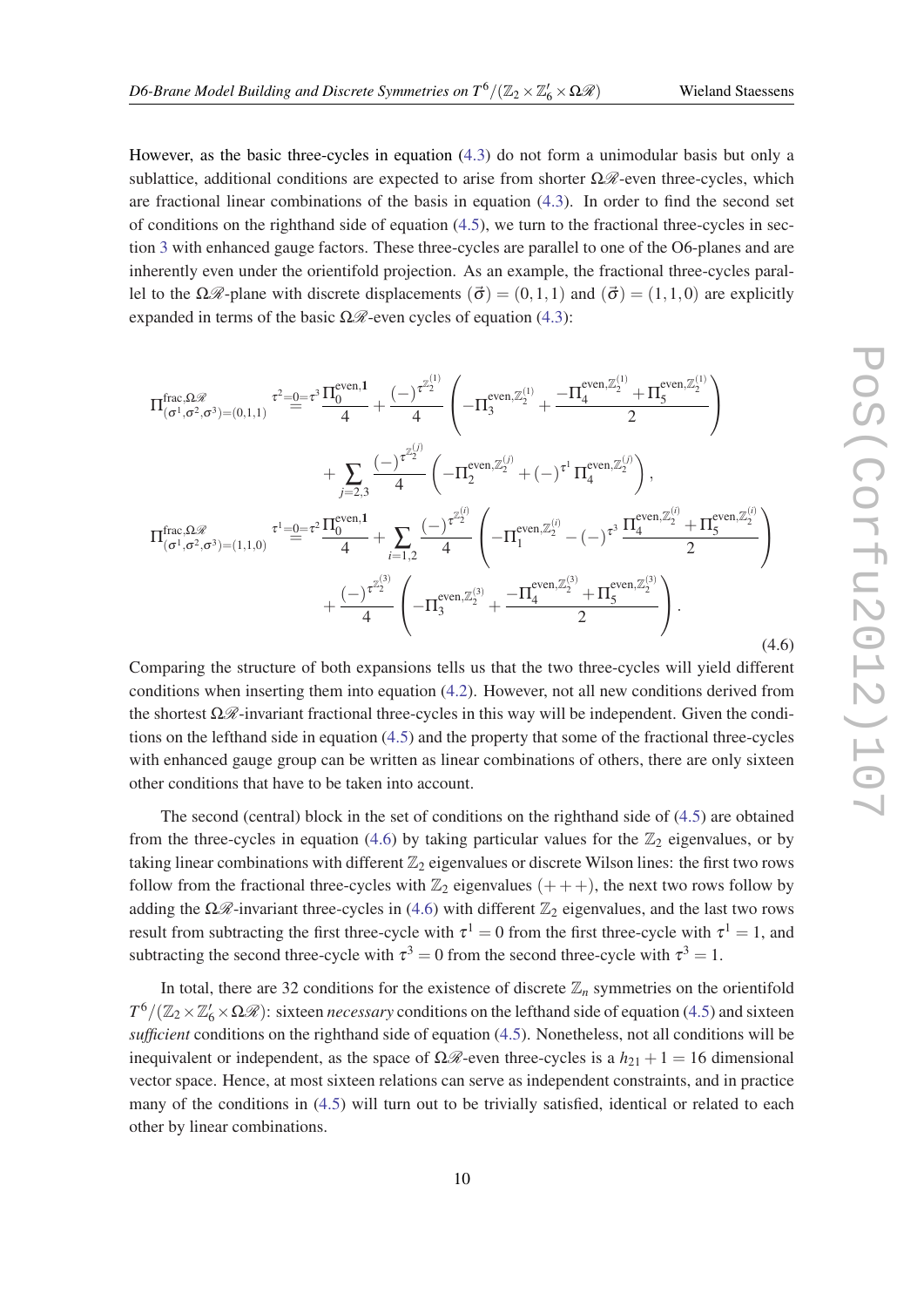#### 5. Model building and a global six-stack Pati-Salam model

At this point, we have collected all the necessary ingredients to review model building efforts on the orbifold  $T^6/(\mathbb{Z}_2 \times \mathbb{Z}_6' \times \Omega \mathcal{R})$  with discrete torsion. The three  $\mathbb{Z}_2$  twisted sectors force a fractional three-cycle to be stuck at the  $\mathbb{Z}_2$  fixed points on all three two-tori, projecting out the chiral multiplets in the adjoint representation that allowi for a continuous displacement of the D-branes along the two-tori, the so-called 'position moduli'. However, this property does not guarantee the complete absence of chiral multiplets in the adjoint representation. From the open string sectors  $a(\omega^k a)_{k=1,2}$  of intersecting  $\mathbb{Z}_6'$  orbifold images, additional chiral fields in the adjoint representation can arise, encoding the 'deformation moduli' of the intersection point. In [6] it was shown how the presence of this additional adjoint matter depends on the values of the discrete displacements ( $\vec{\sigma}$ ) and discrete Wilson lines ( $\vec{\tau}$ ). Combining the bulk RR tadpole conditions with the requirement of a completely rigid three-cycle for the QCD stack points towards the use of the shortest fractional three-cycles for model building.

The particular chiral structure of the Standard Model spectrum puts further restrictions on the types of globally consistent models that can be found on this orbifold. Finding global threegeneration MSSM or left-right symmetric models with the QCD stack wrapped on rigid threecycles is obstructed by the non-vanishing of the RR tadpoles in the  $\mathbb{Z}_2^{(k)}$  $2^{k}$  twisted sectors. With regard to global Pati-Salam models, two types of models were found: five-stack D6-brane models with gauge group  $U(4)_a \times U(2)_L \times U(2)_R \times U(2)_d \times U(2)_e$  and six-stack D6-brane models with gauge group  $U(4)_a\times U(2)_L\times U(2)_R\times U(4)_d\times U(2)_e\times U(2)_f.$  The global five-stack models were discussed in detail in [6]. Here, we will discuss some of the phenomenological properties of the global six-stack models, such as the chiral and non-chiral spectrum, Yukawa- and other three-point couplings, and the discrete  $\mathbb{Z}_n$  symmetries arising from the full gauge group.

An exemplary D6-brane configuration can be found in table 45 of [6], for which the chiral spectrum is given here in table [5](#page-11-0) and the non-chiral spectrum in table [6](#page-12-0). A first observation from the chiral spectrum is that the three left-handed and right-handed generations of quarks and leptons come from different sectors: the  $ab$   $(ac')$  intersections produce two left(right)-handed generations, while a third left(right)-handed generation arises from the  $ab'$  ( $ac$ ) intersections. The Higgs-sector comprises two chiral states from the  $bc'$  sector and one non-chiral pair from the  $bc$  sector ('chirality' here refers to the  $U(1) \subset U(2)$  gauge factors). Several chiral exotic matter states ensure the vanishing of non-Abelian gauge anomalies in the global model, but none of these exotics is charged under the QCD gauge group. In the non-chiral spectrum, additional exotic matter arises in the bifundamental representation of the QCD stack and one of the hidden gauge groups. Furthermore, both *U*(4) gauge groups come with two non-chiral matter pairs in the antisymmetric representation.

#### 5.1 Discrete symmetries

In total, there are six Abelian gauge factors, one for each D6-brane stack. Four *U*(1)'s combine into a massless and generation-dependent gauged  $U(1)_Z$  with conserved charge:

$$
Q_Z = Q_b - Q_c + Q_e + Q_f. \tag{5.1}
$$

The five orthogonal directions acquire Stückelberg masses, as described in section [4,](#page-7-0) and survive as global perturbative  $U(1)$  symmetries. Hence, five discrete  $\mathbb{Z}_n$  symmetries are expected to arise from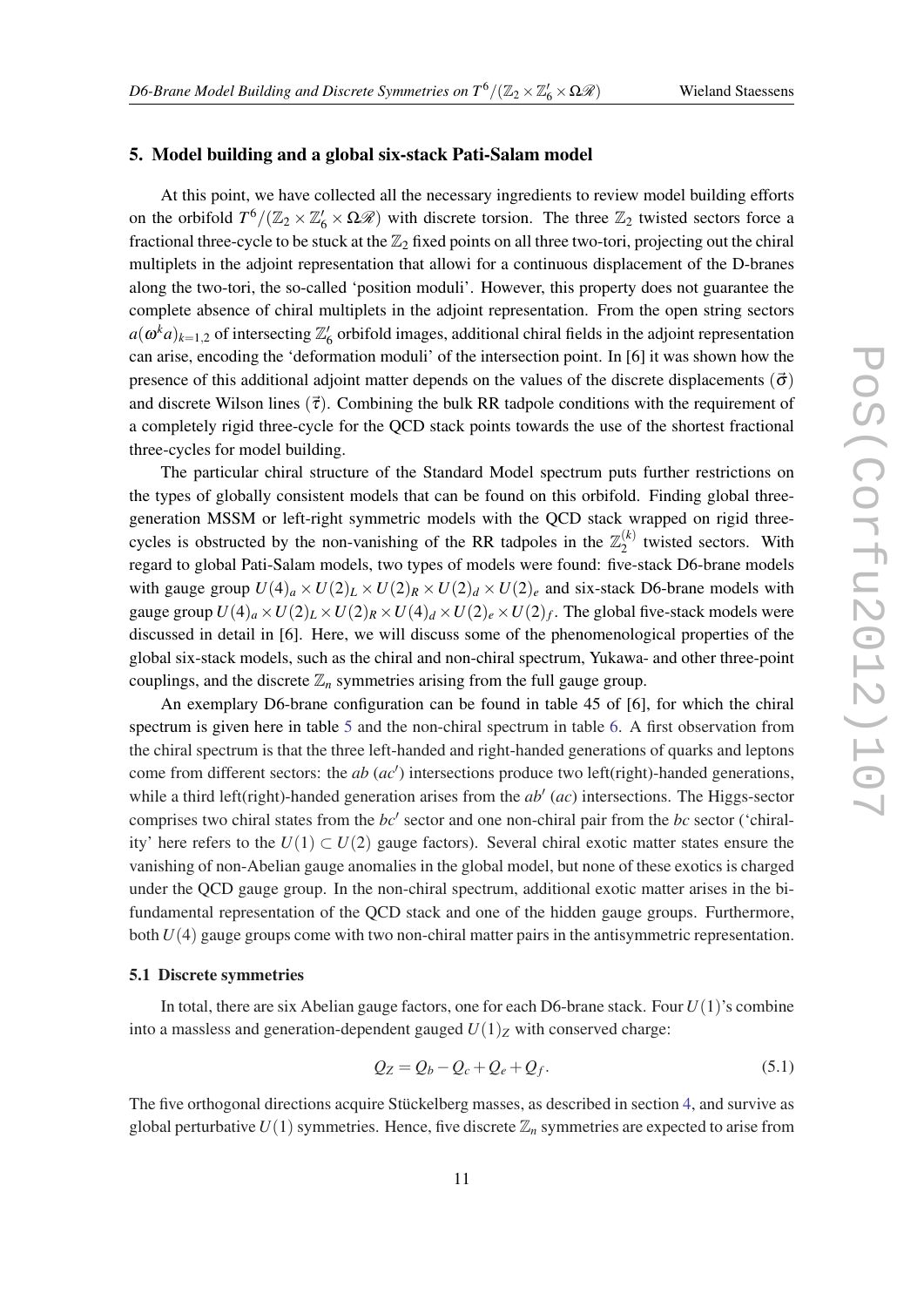<span id="page-11-0"></span>

| Chiral spectrum of a 6-stack Pati-Salam model |        |                                                                                             |                                  |                | <b>Discrete charges</b> |                  |                  |                  |                  |                  |                  |  |
|-----------------------------------------------|--------|---------------------------------------------------------------------------------------------|----------------------------------|----------------|-------------------------|------------------|------------------|------------------|------------------|------------------|------------------|--|
| Matter                                        | Sector | $U(4)_a \times U(2)^2 \times U(4)_d \times U(2)^2$                                          | $(Q_a, Q_b, Q_c, Q_d, Q_e, Q_f)$ | $Q_{Z}$        |                         | $\mathbb{Z}_4^a$ | $\mathbb{Z}_2^b$ | $\mathbb{Z}_2^c$ | $\mathbb{Z}_4^d$ | $\mathbb{Z}_2^e$ | $\mathbb{Z}_2^f$ |  |
| $\overline{Q_{ab}^{(i)}}$                     | ab     | $2 \times (4,\overline{2},1,1,1,1)$                                                         | $(1,-1,0,0,0,0)$                 | $-1$           |                         | $\Omega$         | $\Omega$         | $\Omega$         | $\Omega$         | $\Omega$         | $\Omega$         |  |
| $Q_{ab'}$                                     | ab'    | (4, 2, 1, 1, 1, 1)                                                                          | (1,1,0,0,0,0)                    | 1              |                         | $\overline{2}$   | $\Omega$         | $\Omega$         | $\Omega$         | $\Omega$         | $\Omega$         |  |
| $U_{ac}$                                      | ac     | $({\bf \overline{4}},{\bf 1},{\bf 2},{\bf 1},{\bf 1},{\bf 1})$                              | $(-1,0,1,0,0,0)$                 | $-1$           | 3                       | $\overline{2}$   |                  |                  | 0                | $\Omega$         | $\overline{0}$   |  |
| $U_{ac^\prime}^{(i)}\\ h_{bc^\prime}^{(i)}$   | ac'    | $2 \times (\overline{4},1,\overline{2},1,1,1)$                                              | $(-1,0,-1,0,0,0)$                | 1              | 3                       | $\Omega$         |                  |                  | 0                | $\Omega$         | $\Omega$         |  |
|                                               | bc'    | $2 \times (1,2,2,1,1,1)$                                                                    | (0,1,1,0,0,0)                    | $\Omega$       | $\Omega$                | $\Omega$         |                  |                  | 0                | $\Omega$         | $\Omega$         |  |
| $X_{bd}$                                      | bd     | $(1,2,1,\overline{4},1,1)$                                                                  | $(0,1,0,-1,0,0)$                 | 1              | 0                       |                  | $\Omega$         | $\Omega$         | 3                | $\Omega$         | $\Omega$         |  |
| $X_{bd'}$                                     | bd'    | $(1,\overline{2},1,\overline{4},1,1)$                                                       | $(0,-1,0,-1,0,0)$                | $-1$           | $\Omega$                | 3                | $\Omega$         | $\Omega$         | 3                | $\Omega$         | $\Omega$         |  |
| $X_{bf}$                                      | bf f   | (1, 2, 1, 1, 1, 2)                                                                          | $(0,1,0,0,0,-1)$                 | $\theta$       | $\Omega$                | $\Omega$         |                  | $\Omega$         | 0                | $\Omega$         |                  |  |
| $X_{bf'}$                                     | bf'    | $(\mathbf{1},\overline{\mathbf{2}},\mathbf{1},\mathbf{1},\mathbf{1},\overline{\mathbf{2}})$ | $(0,-1,0,0,0,-1)$                | $-2$           | $\Omega$                | $\overline{2}$   |                  | $\Omega$         | 0                | $\Omega$         |                  |  |
| $X_{cd}$                                      | cd     | $(1,1,\overline{2},4,1,1)$                                                                  | $(0,0,-1,1,0,0)$                 | 1              | $\Omega$                |                  |                  |                  |                  | $\Omega$         | $\Omega$         |  |
| $X_{cd'}$                                     | cd'    | (1,1,2,4,1,1)                                                                               | (0,0,1,1,0,0)                    | $^{-1}$        | $\Omega$                | 3                |                  |                  |                  | $\Omega$         | $\Omega$         |  |
| $X_{cf}$                                      | cf     | $(1,1,2,1,1,\overline{2})$                                                                  | $(0,0,1,0,0,-1)$                 | $-2$           | $\Omega$                | $\overline{2}$   | $\Omega$         |                  | 0                | $\Omega$         |                  |  |
| $X_{cf'}$                                     | cf'    | $(\mathbf{1},\mathbf{1},\overline{\mathbf{2}},\mathbf{1},\mathbf{1},\overline{\mathbf{2}})$ | $(0,0,-1,0,0,-1)$                | $\overline{0}$ | 0                       | $\Omega$         | 0                |                  | 0                | $\Omega$         |                  |  |

Table 5: Chiral spectrum for a global six-stack Pati-Salam model with gauge group  $U(4)_a \times U(2)_L \times U(2)_R \times$  $U(4)_d \times U(2)_e \times U(2)_f$ . The notation  $Q_{xy}^{(i)}(U_{xy}^{(i)})$  is introduced to denote the left(right)-handed quarks and leptons, while  $h_{bc'}^{(i)}$  denotes the Higgs-doublets  $(H_d, H_u)$  in the  $bc'$  sector. Exotic chiral matter is denoted by *Xxy*. The superscript *i* specifies the multiplicity of the state and is omitted when the respective state only occurs once. The columns on the righthand side list the charges of the various states under the discrete  $\mathbb{Z}_n$ symmetries. The discrete charges of the left-handed quarks and leptons from the *ab* sector can be set to zero by a  $Q_Z$ -shift, leading to the second column under the  $\mathbb{Z}_4^a$  symmetry.

these global *U*(1) symmetries that constrain not only the perturbative but also the non-perturbative terms in the superpotential. In [10], the necessary and sufficient conditions from equation ([4.5](#page-8-0)) were explicitly written down and solved in order to find the independent  $\mathbb{Z}_n$  symmetries for this global model. Here, the discrete symmetries and the discrete charges for the chiral as well as for the non-chiral states are listed in tables 5 and [6](#page-12-0), respectively. The inequivalent  $\mathbb{Z}_n$  symmetries turn out to be the symmetries arising from a single gauge factor:  $\mathbb{Z}_4^{a,d} \subset U(1)_{a,d}$  and  $\mathbb{Z}_2^{b,c,e,f} \subset U(1)_{b,c,e,f}$ . The  $\mathbb{Z}_2$  symmetries from  $U(1)_{b,c}$  both have the effect of a matter parity and only differ in their action on the chiral exotic matter. The discrete  $\mathbb{Z}_2$  and  $\mathbb{Z}_4$  symmetries arising from the hidden gauge groups act trivially on the quarks and leptons and Higgses, but act non-trivially on the exotic matter. The  $\mathbb{Z}_2^e$  symmetry is of particular interest, as it represents a discrete symmetry which does not act on the chiral matter at all, yet acts non-trivially on the non-chiral states arising at intersections with the *e* stack. Finally, the  $\mathbb{Z}_4^a$  symmetry acts differently on the left-and rigt-handed quarks and leptons, and becomes a generation-dependent discrete symmetry after a *QZ*-shift setting the charges of the *ab* states to zero. Although we have listed six discrete symmetries, only five of them are truly independent: the two  $\mathbb{Z}_4$  symmetries and three of the  $\mathbb{Z}_2$  symmetries. The fourth  $\mathbb{Z}_2$  symmetry is related to the other three discrete  $\mathbb{Z}_2$  symmetries by virtue of the gauged  $U(1)_Z$ symmetry.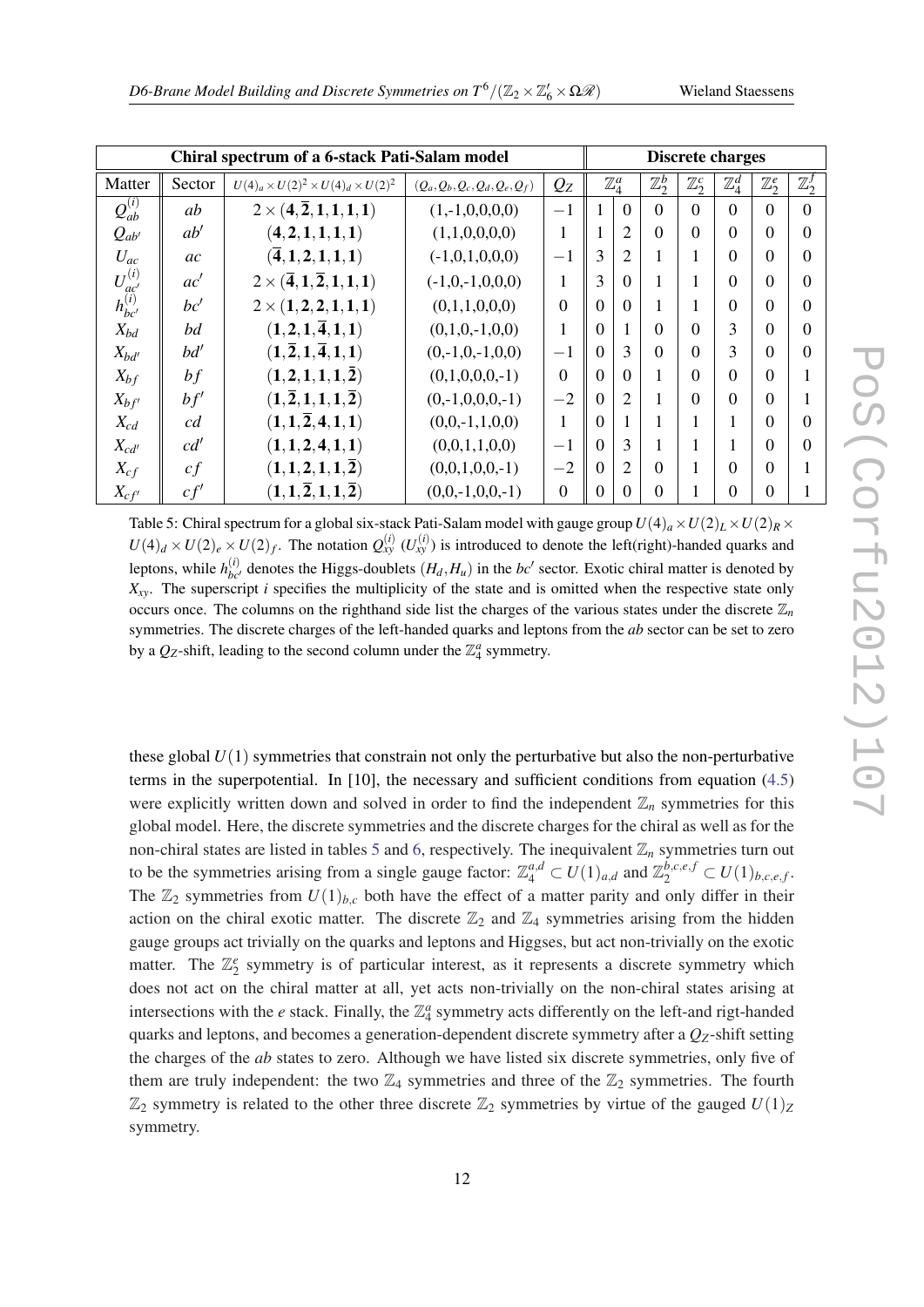<span id="page-12-0"></span>

| Non-chiral spectrum of a 6-stack Pati-Salam model |                                                      |                                  |          | <b>Discrete charges</b> |                  |                  |                  |                  |                  |                  |  |
|---------------------------------------------------|------------------------------------------------------|----------------------------------|----------|-------------------------|------------------|------------------|------------------|------------------|------------------|------------------|--|
| sector                                            | $U(4)_a \times U(2)^2 \times U(4)_d \times U(2)^2$   | $(Q_a, Q_b, Q_c, Q_d, Q_e, Q_f)$ | $Q_{Z}$  |                         | $\mathbb{Z}_4^a$ | $\mathbb{Z}_2^b$ | $\mathbb{Z}_2^c$ | $\mathbb{Z}_4^d$ | $\mathbb{Z}_2^e$ | $\mathbb{Z}_2^J$ |  |
| aa'                                               | $2 \times [(6_{\text{Anti}},1,1,1,1,1)+h.c.]$        | $(\pm 2,0,0,0,0,0)$              | $\Omega$ | 2                       | 2                | $\Omega$         | $\Omega$         | $\Omega$         | $\Omega$         | $\Omega$         |  |
| dd'                                               | $2 \times [(1, 1, 1, 6_{\text{Anti}}, 1, 1) + h.c.]$ | $(0,0,0,\pm 2,0,0)$              | $\Omega$ | $\Omega$                | $\Omega$         | $\Omega$         | $\Omega$         | 2                | $\Omega$         | $\Omega$         |  |
| ee'                                               | $2 \times [(1,1,1,1,1_{\text{Anti}},1)+h.c.]$        | $(0,0,0,0,\pm 2,0)$              | $\pm 2$  | $\Omega$                | $\overline{2}$   | 0                |                  | $\Omega$         | $\Omega$         | $\Omega$         |  |
| ff'                                               | $2 \times [(1, 1, 1, 1, 1, 1_{\text{Anti}}) + h.c.]$ | $(0,0,0,0,0,\pm 2)$              | $\pm 2$  | $\Omega$                | $\overline{2}$   | 0                |                  |                  | $\Omega$         | 0                |  |
| ad                                                | $(4,1,1,\bar{4},1,1)+h.c.$                           | $(\pm 1, 0, 0, \mp 1, 0, 0)$     | $\Omega$ |                         |                  | 0                |                  | 3                | $\Omega$         | 0                |  |
| ae'                                               | $(4,1,1,1,2,1)+h.c.$                                 | $(\pm 1, 0, 0, 0, \pm 1, 0)$     | $\pm 1$  |                         | $\overline{2}$   | 0                |                  | $\Omega$         |                  | $\Omega$         |  |
| bc                                                | $(1,2,\bar{2},1,1,1)+h.c.$                           | $(0,\pm 1,\mp 1,0,0,0)$          | $\pm 2$  | $\Omega$                | $\overline{2}$   |                  |                  | $\Omega$         | $\Omega$         | 0                |  |
| de                                                | $(1,1,1,4,\bar{2},1)+h.c.$                           | $(0,0,0,\pm 1,\mp 1,0)$          | $\mp 1$  | $\Omega$                | 3                | $\Omega$         |                  |                  |                  | $\Omega$         |  |
| df'                                               | $(1,1,1,4,1,2)+h.c.$                                 | $(0,0,0,\pm 1,0,\pm 1)$          | $\pm 1$  | $\Omega$                |                  | 0                |                  |                  | $\Omega$         |                  |  |
| ef                                                | $(1,1,1,1,2,\bar{2})+h.c.$                           | $(0,0,0,0,\pm 1,\mp 1)$          | $\Omega$ | $\Omega$                | 0                |                  |                  |                  |                  |                  |  |

Table 6: Non-chiral spectrum for a global six-stack Pati-Salam model with gauge group  $U(4) \times U(2)_L \times$  $U(2)_R \times U(4)_d \times U(2)_e \times U(2)_f$ . The sector *bc* contains one non-chiral pair of Higgs doublets  $(H_{bc}, \overline{H}_{bc})$  in the  $(1,2,\overline{2},1,1,1)+h.c.$  representation. The discrete charges under the  $\mathbb{Z}_n$  symmetries are only listed for one state per non-chiral pair in the columns on the righthand side. The second column under the  $\mathbb{Z}_4^a$  symmetry results from a *QZ*-shift of the first column.

#### 5.2 The superpotential

As a last step in the analysis, some words are devoted to the superpotential of this six-stack Pati-Salam model. The superpotential generically consists of a perturbative part, including the Yukawa and three-point couplings arising from worldsheet instantons, and a non-perturbative part containing couplings arising from D-brane instanton corrections.

Regarding the Yukawa and other three-point couplings, their existence depends on the ability to construct a closed sequence  $[x, y, z]$  outlining a closed triangle with edges  $[x, y]$ ,  $[y, z]$  and  $[z, x]$ on the underlying torus, where  $x, y$  and  $z$  represent three intersecting D6-branes. The intersection points between the D6-branes serve as apexes for the triangle, at which the respective chiral states in the three-point coupling are localized. The coefficient of the three-point coupling is then exponentially suppressed by the triangular area enclosed by the three intersecting D6-branes in units of the inverse string tension  $\alpha'$ . If the three cycles intersect in a single point, the area of the triangle is zero and the coupling between the chiral states is of order  $\mathcal{O}(1)$ .

Table [7](#page-13-0) lists a series of Yukawa and three-point couplings for the six-stack Pati-Salam model, together with the appropriate closed sequence, the enclosed triangle and its area. Various other three-point couplings pass the charge selection rule, i.e. the coupling represents a gauge invariant operator under the full gauge group, but fail the closed sequence selection rule, as matter states are localized at intersection points of various orbifold images which do not allow to construct a closed triangle. For those three-point couplings, the coefficients merely vanish. Concerning the couplings in table [7,](#page-13-0) all of them are of order  $\mathcal{O}(1)$ , and all generations of quarks and leptons enter in one way or another in a Yukawa coupling. The non-chiral Higgses  $H_{bc}$ ,  $\overline{H}_{bc}$  from the *bc* sector can be used to give mass to some of the chiral exotic states.

Exotic matter states, which do not acquire mass through the perturbative couplings, might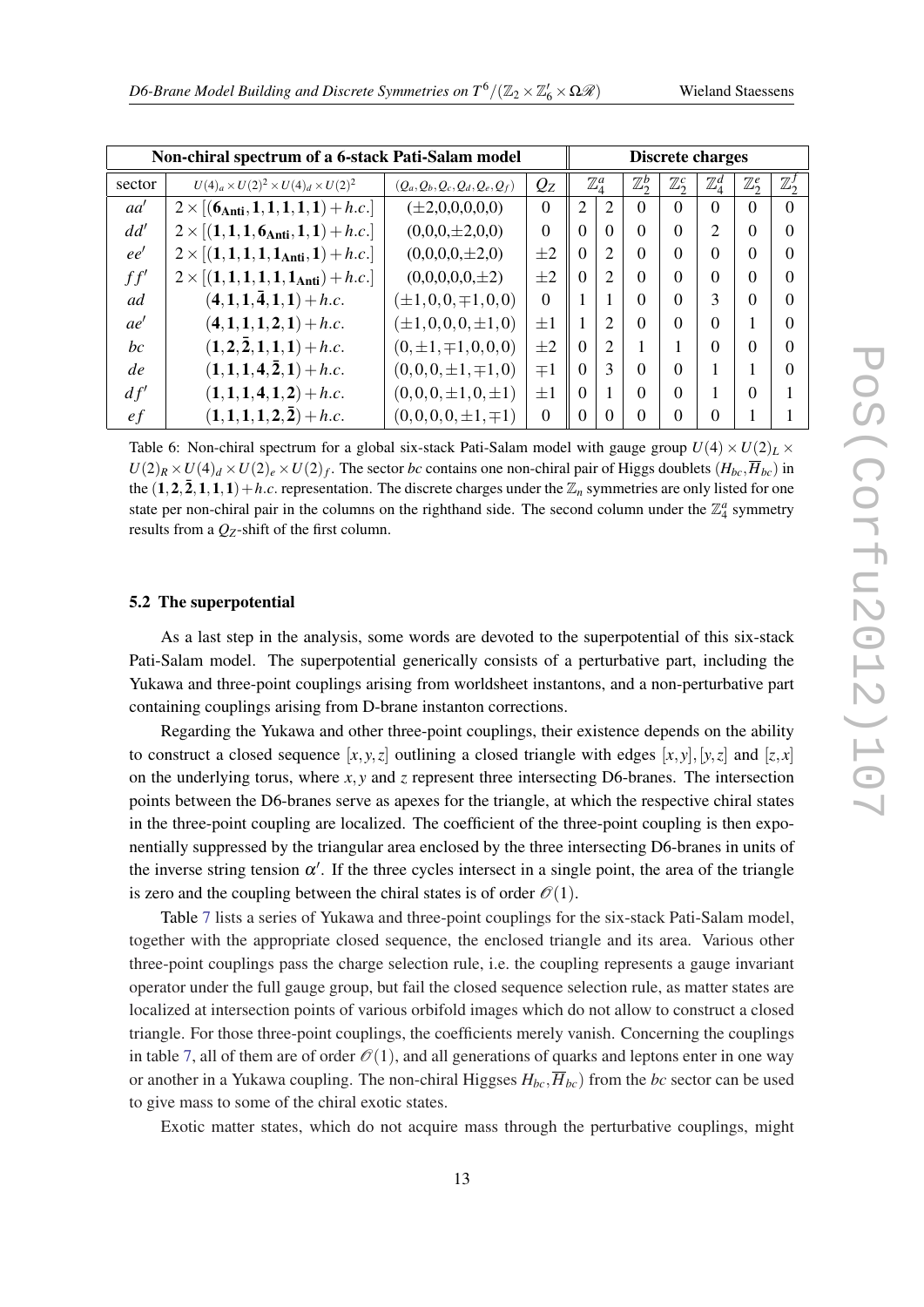<span id="page-13-0"></span>acquire mass through higher order couplings or non-perturbative effects, such as D-brane instanton corrections [11]. As discussed above, the geometry of this orbifold allows for the existence of rigid three-cycles, on which E2-instantons (Euclidean D2-branes) can wrap. In order for the E2 instanton to induce additional couplings for the exotic matter states, particular constraints on the intersection numbers between the E2-instanton and the D6-branes have to be satisfied. At this point also discrete symmetries come into play, as they are left unbroken by E2-instantons and therefore constrain the possible appearance of additional couplings for the exotic matter states.

| Yukawa and other three-point couplings for a six-stack Pati-Salam Model |                                          |                       |               |  |  |  |  |
|-------------------------------------------------------------------------|------------------------------------------|-----------------------|---------------|--|--|--|--|
| sequence $[x, y, z]$                                                    | coupling                                 | triangle              | enclosed area |  |  |  |  |
| [a,b,c]                                                                 | $Q_{ab}^{(3)}H_{bc}U_{ac}$               | ${6, \  = [5, 6], 1}$ | $\theta$      |  |  |  |  |
| [a,b',c']                                                               | $Q_{ab'}\overline{H}_{bc}U^{(3)}_{ac'}$  | ${5,    = [5, 6], 1}$ | $\theta$      |  |  |  |  |
| $[a, b, (\omega c)']$                                                   | $Q_{ab}^{(2)}h_{bc'}^{(1)}U_{ac'}^{(3)}$ | $\{6, 5, 1\}$         | $\theta$      |  |  |  |  |
| $[a,(\omega b),c']$                                                     | $Q_{ab}^{(3)}h_{bc}^{(1)}U_{ac'}^{(2)}$  | $\{5,6,1\}$           | $\theta$      |  |  |  |  |
| $[a,(\omega b),(\omega c)^{\prime}]$                                    | $Q_{ab}^{(3)}h_{bc}^{(2)}U_{ac}^{(3)}$   | $\{5,6,1\}$           | $\theta$      |  |  |  |  |
| [b,c,d]                                                                 | $H_{bc}X_{bd}X_{cd}$                     | ${6,    = [5, 6], 6}$ | $\theta$      |  |  |  |  |
| [b, c, d']                                                              | $H_{bc}X_{bd'}X_{cd'}$                   | ${6,    = [5, 6], 6}$ | $\theta$      |  |  |  |  |

Table 7: Overview of the surviving Yukawa and three-point couplings for the global six-stack Pati-Salam model. The symbol  $|| = [5,6]$  represents three parallel one-cycles going through the  $\mathbb{Z}_2$  fixed points 5 and 6. The symbols  $H_{bc}$  and  $\overline{H}_{bc}$  are introduced to denote the non-chiral Higgs-doublet pairs  $(H_u, H_d)$  arising at the *bc* intersection.

#### 6. Conclusions

We reviewed various geometric properties of rigid three-cycles on the orbifold  $T^6/(\mathbb{Z}_2\times\mathbb{Z}_6'\times\mathbb{Z}_6')$  $\Omega$ *R*) with discrete torsion, which allow to construct globally consistent models without matter multiplets in the adjoint representation. At first sight, the factorisable orbifold allows for four different lattice configurations depending on the orientation of the two-tori with respect to the  $\Omega\mathscr{R}$ -invariant plane, but via a pairwise identification they can be brought back to two inequivalent lattices: AAA and BBB. For model building purposes, only the first configuration offers promising construction opportunities, which is illustrated with a global six-stack Pati-Salam model. The other configuration does not allow for the construction of global models with large hidden gauge groups.

The tilted nature of the three two-tori complicates the process of writing down the conditions for the existence of discrete  $\mathbb{Z}_n$  symmetries on this orbifold. We present a method to find all inequivalent conditions, and we discuss the discrete  $\mathbb{Z}_n$  symmetries for the constructed global sixstack Pati-Salam model. The analysis of the global model is concluded with an extended study of the perturbative Yukawa and other three-point couplings in the superpotential.